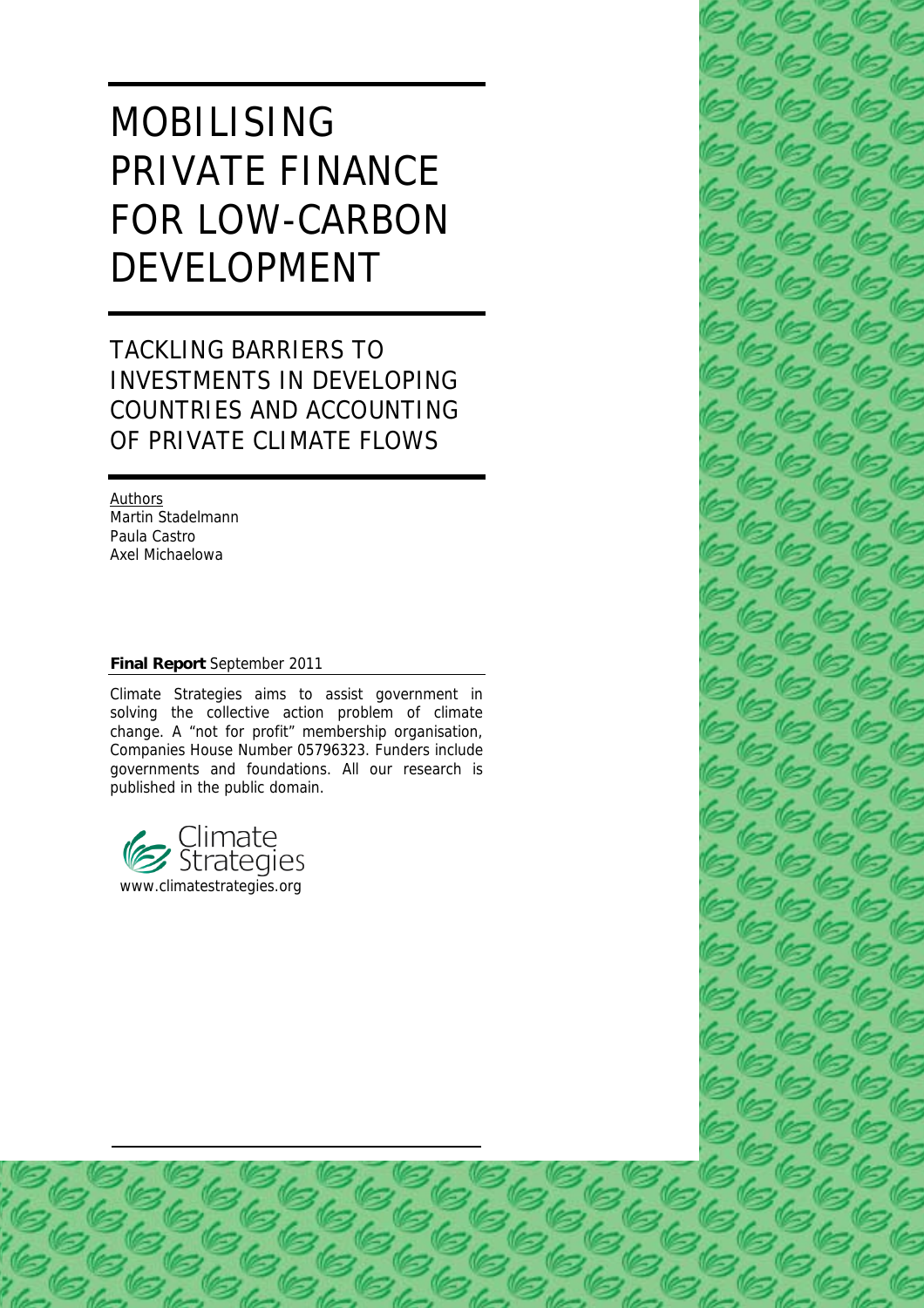# **Contributing Authors**

| Martin Stadelmann | University of Zurich | University of<br>Zurich <sup>uzh</sup><br><b>CALLED</b> |
|-------------------|----------------------|---------------------------------------------------------|
| Paula Castro      | University of Zurich | University of<br>Zurich <sup>uzh</sup>                  |
| Axel Michaelowa   | University of Zurich | University of<br>Zurich <sup>uz</sup> ''                |

#### **Acknowledgement**

This study was co-financed by the Government of Switzerland through the Swiss State Secretariat for Economic Affairs (SECO) and the Swedish Government through the Swedish Energy Agency. The authors wish to thank several persons for contributing to the research, including J. Timmons Roberts, Ken Newcombe, Michael Eschmann and Nicholas Tatrallyay. We also thank Caroline Neufeld, Erik Haites, Jessica Brown, Jürg Grütter, Michael Grubb, Murray Ward, Marc-André Marr, Stefan Denzler as well as fifteen interviewed experts for useful comments on and inputs to several work packages. All remaining errors are ours.

#### **Publisher**

Publisher i.e. Climate Strategies 2011

For citation and reprints, please contact the publisher Climate Strategies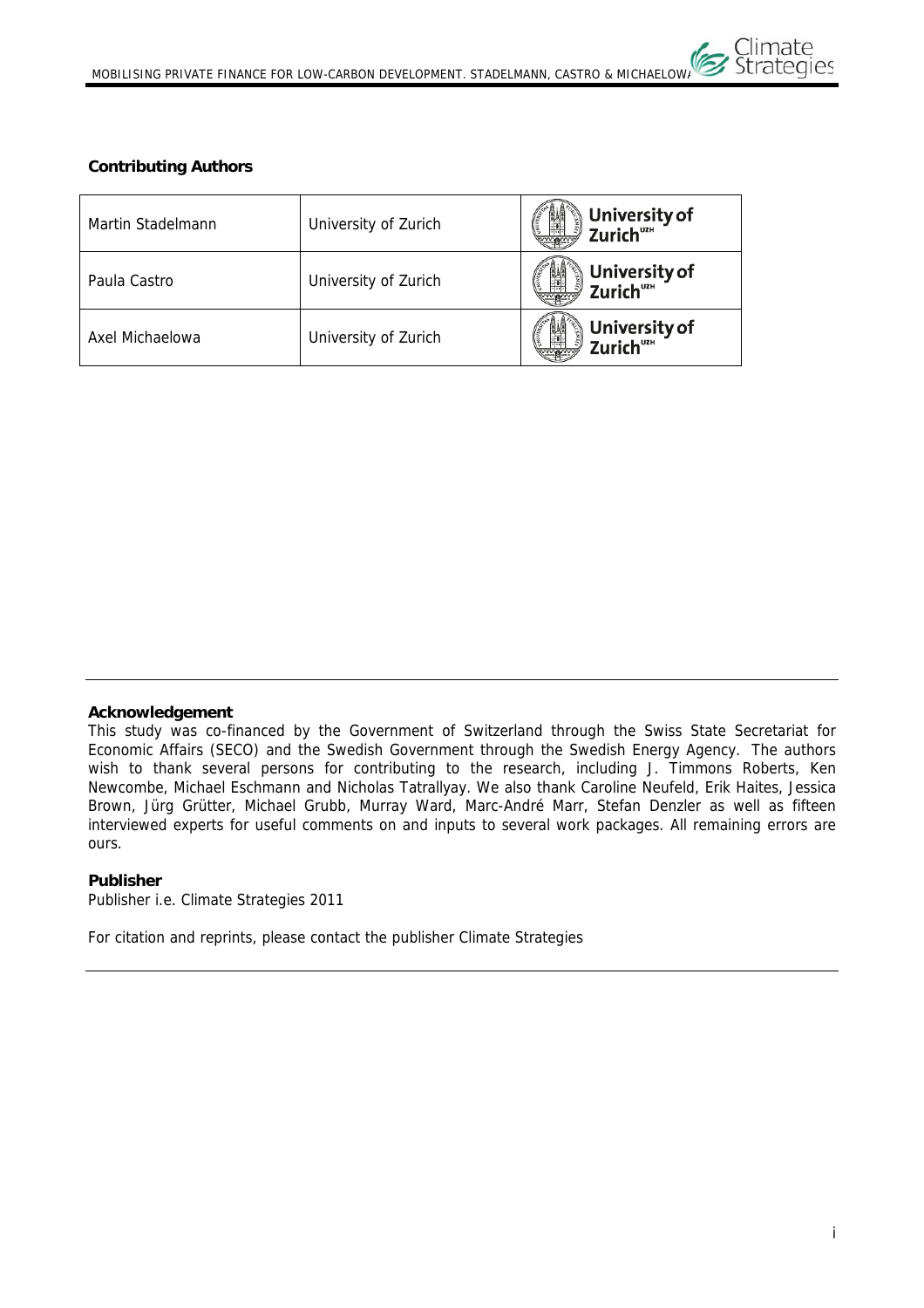# Mobilising private finance for low-carbon development

Tackling barriers to investments in developing countries and accounting of private climate flows

# **Contents**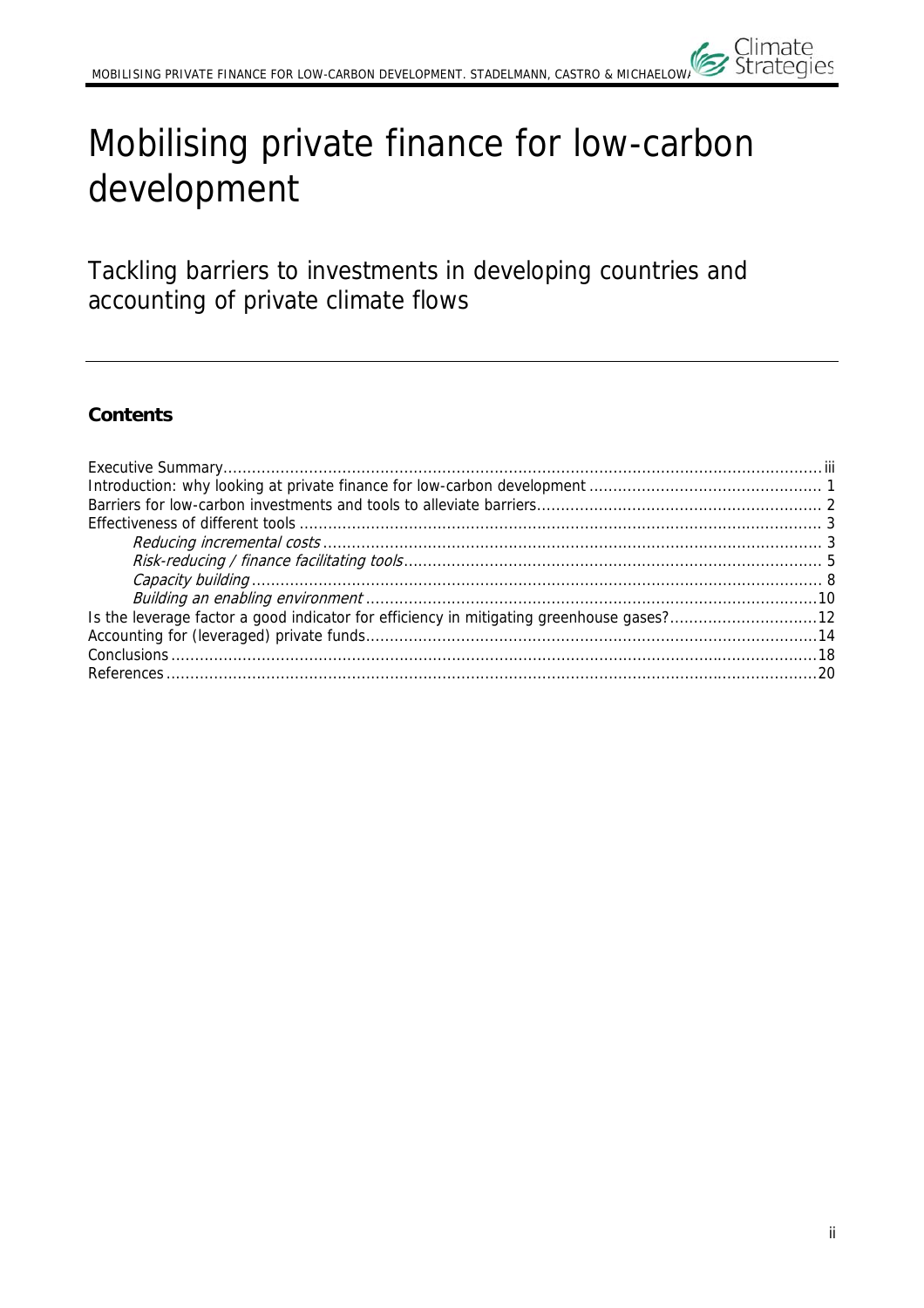# Executive Summary

The public sector will have to leverage several hundreds of USD billions of private investments per year in order to enable low-carbon development limiting global warming to 2 degrees Celsius. We have studied different tools for leveraging funds, ways to accounting for private funds, and finally whether the ratio of leveraged private funds to leveraging public funds is a good indicator for efficiency.

# **A mix of international instruments for leveraging investments is needed**

Private sector investments in developing countries are impeded by four major barriers. For alleviating these barriers different public sector tools are available, both international and domestic (see Figure below). Our analysis of international instruments has shown that applying one of the tools on its own has often limited impact and should in most cases be complemented by other tools (e.g. finance facilitating tools need coverage of incremental costs and capacity building to reach their full potential).

| <b>Barriers for low-carbon investment</b> | Public sector policy tools                                                                                      |
|-------------------------------------------|-----------------------------------------------------------------------------------------------------------------|
| Incremental costs of technology           | . Tools to increase relative returns (carbon market,<br>subsidies, feed-in tariffs, taxes)                      |
| Risks / Access to finance                 | • Tools to facilitate financing / reduce risks (e.g. public<br>equity, credit lines, guarantees, insurances)    |
| Missing capacity / knowledge              | •Capacity building, technical assistance<br>•Regulations overcoming barriers (e.g standards)                    |
| <b>Regulatory barriers</b>                | • Building an enabling regulatory environment (e.g.<br>reducing administrative barriers, improving rule of law) |

# **Tools for reducing incremental costs: why international carbon markets are needed**

In most developing countries, political support for introducing national emissions trading and/or carbon taxes is hardly available and domestic subsidies will only be used for specific technologies with development benefits. Therefore, international support is needed to cover some of the incremental costs. International public subsidies are, however, limited and will only be effective if they target low-cost potential with low or no development benefits (e.g. carbon-capture and storage, destruction of HFC-23) and apply stricter verification procedures. Therefore, international carbon markets are needed to covering costs. The Clean Development Mechanism (CDM) is a successful tool in this context, but reforms and new tools are needed to lower transaction costs for small projects and reach further potential in the building, forestry and transport sectors. Apart from the expansion of CDM Programmes of Activities, sectoral market mechanisms will have to be introduced, as an intermediary step towards national emission trading. Still, many challenges for effective sectoral mechanisms have to be overcome, e.g. the avoidance of free-riding, which hampers the efficiency of the current CDM.

# **Facilitating finance: an important complementary tool but more risks have to be taken**

Tools to facilitate financing, e.g. public equity, debt and guarantees, can leverage substantial private investments by "signalling" that interesting investment opportunities are available, by covering a variety of political and commercial risks and by increasing liquidity in non-mature financial markets. The applicability of finance facilitation is, however, limited due to four challenges: lack of deal flow (in-flow of bankable projects), dependence on minimal returns of technologies, risks of crowding-out private capital and moral hazard. Such tools can only harvest their full potential if capacity is built, incremental costs are covered, and the enabling environment is provided. Furthermore, risk-averse public finance institutions need to take more risks when investing in low-carbon development, which can be achieved by backing risks with public money, as applied in new innovative funds.

Climate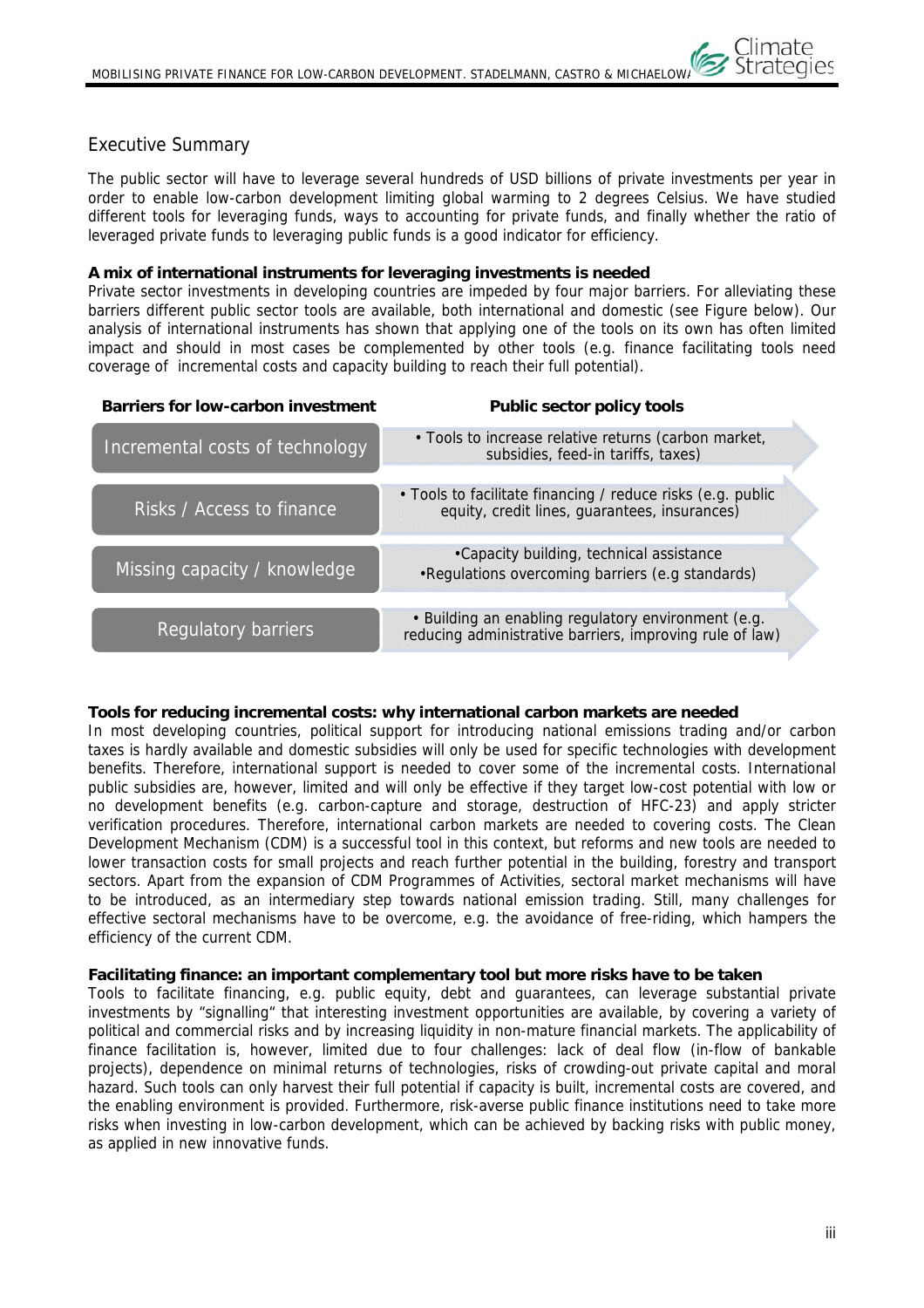**Capacity building: to be demand-driven and combined with concrete programmes and finance** 

Capacity building targeting the (low-carbon) business sector is neglected in the negotiations but not by international initiatives. It could certainly be expanded but its effectiveness can also be improved. Past programmes have been most successful when driven by demand, when being clearly targeted and combined with concrete programmes and financing instruments. In case of the CDM, pure awareness raising has been less successful than programmes including concrete project development. While capacity building is sometimes seen as a waste of money, our statistical analysis could not reject the hypothesis that it has an impact on development and registration of CDM projects in Africa and least developed countries. In the future, CDM capacity building programmes can be downsized and focused on LDCs and Programmes of Activities, as basic capacity is available. In contrast, more capacity building is required for new market mechanisms and funding should, in the short term, be focused on pilot programmes and awareness raising, which may help to induce political decisions.

#### **Building an enabling environment: why international actors can do more**

Finally, the most important driver for low-carbon investment is an enabling regulatory framework, as already provided for some renewable energy technologies in certain countries. Such an "enabling environment" does not only include specific climate policies but also a suitable core business environment (e.g. low administrative burden) and the right investment climate (e.g. the needed infrastructure, legal certainty). While this regulatory environment needs to be created by developing countries on their own, industrialized countries can support them by providing know-how and advice, e.g. on the benefits of reducing fossil fuel subsidies. Our analysis shows that climate change activities have still a very low share of international activities to improve the enabling business environment in developing countries.

#### **Leverage factor: often overestimated and a questionable indicator for efficiency**

The leverage factor is defined as the ratio between mobilised private funding and mobilising public finance (public funds or carbon market payments). While high leverage factors (5-15) are reported by public institutions to show effectiveness of climate finance, our project-level analysis has shown that real leverage is closer to 3-5 in the case of the CDM and the Global Environment Facility. The public sector tends to overestimate its leverage ability, as it includes further public funding as "leveraged" and does not account for the fact that some co-finance may have flown anyway. Furthermore, it is generally questionable if efficiency in leveraging funds, expressed by the leverage factor, is a good indicator for efficiency in reducing greenhouse gases; our analysis of hundreds of projects has not shown any clear correlation between the two figures. We even have some indications that high leverage factors may rather mean lower efficiency in reducing greenhouse gases in the case of the CDM.

#### **Accounting for private finance: data is missing and not all types can be part of the promised USD 100 billion**

Our analysis of private finance relevant from a North-South climate change perspective has provided us with three major findings. First, private financial flows are much more diverse than normally discussed; apart from North-South investment flows and carbon market payments, we find investments leveraged by international public sector tools and a variety of voluntary funds. Second, the data quality of private climate finance is low, e.g. the criteria for Foreign Direct Investment to be seen as "low-carbon" have never been defined. Therefore, our estimation of annually USD 60-160 billion of private climate finance (years 2008- 20010) is just a proxy. To improve data quality, an international system for defining and tracking private climate finance needs to be set up, with the UN being a focal point for distilling and analysing data. Third, from the perspective that stepping up of climate finance is needed, not all private financial flows should be counted towards the international goal of mobilizing 100 billion USD of "public and private" finance for lowcarbon development in 2020 as including all types of private finance would mean that this target may already be achieved today. Similarly politically infeasible is the application of very stringent criteria (additionality, predictability, equity, no double counting, addressing barriers, and data availability) as less than one USD billion would be included, which is well below what most countries had in mind when agreeing to the 100 billion USD figure. Therefore, a middle way has to be searched, which will mean excluding part of the large amounts of private investments. Simply leaving the interpretation "of private climate finance" to parties will lead to disagreements whether the USD 100 billion target has been met.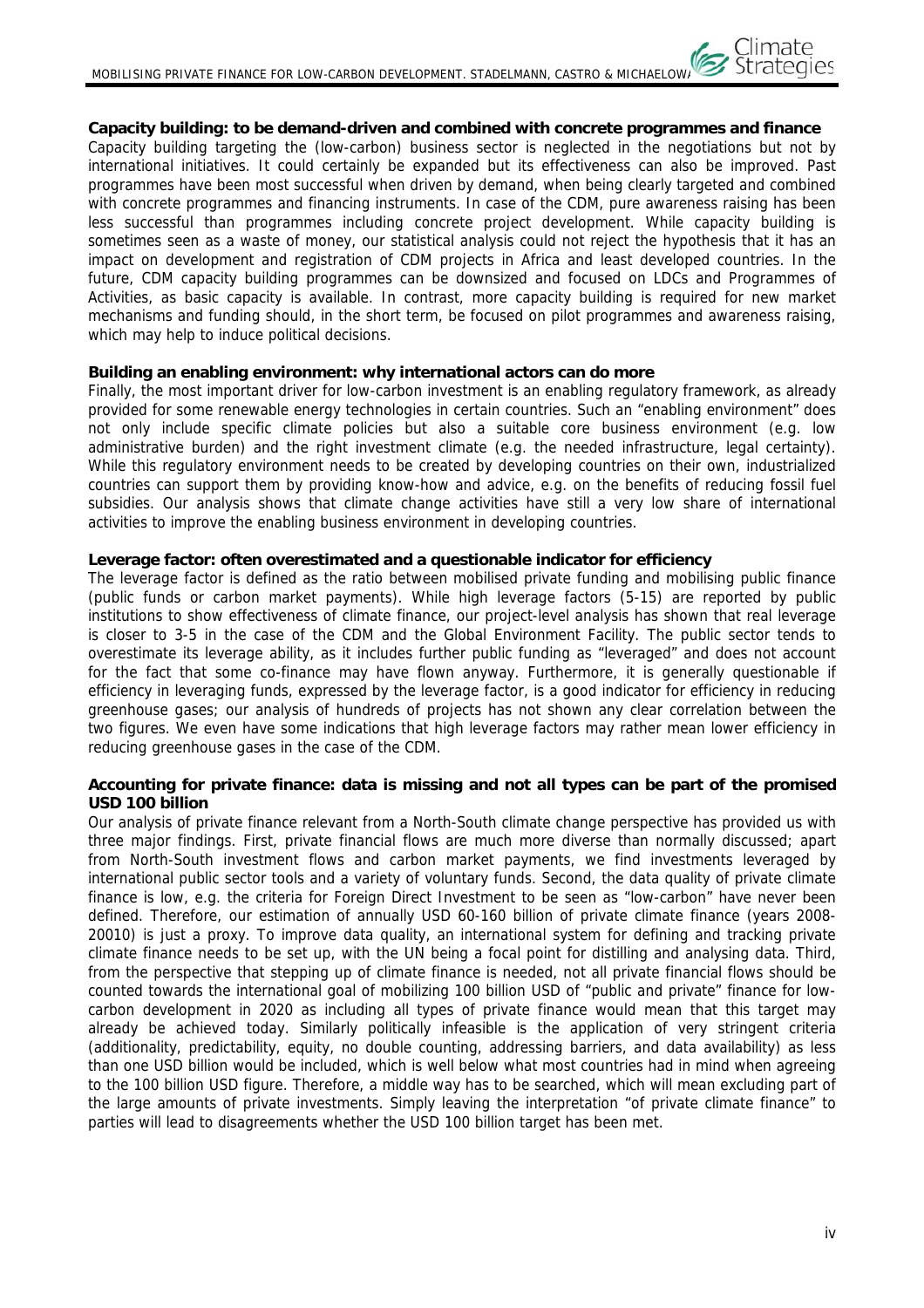# Introduction: why studying private finance for low-carbon development

This final report is a summary of four working papers and two country case studies conducted for this project. Therefore, not all sources and steps of analysis are included in this final report. For further information on sources and conducted analysis, please refer to the working papers and country case studies on http://www.climatestrategies.org/research/our-reports/category/71.html.

#### **Need for leveraging private finance**

Several studies have looked at investment needs to build a low-carbon infrastructure (e.g. power plants, buildings) that enables limiting global warming to 2 degrees Celsius. They have concluded that in developing countries alone hundreds of billions of USD have to be invested annually during the next decades (IEA, 2009; World Bank, 2009). Due to the limited availability of public funds, these investments will mainly have to come from private sources. The role of the public sector will be to set the right investment framework (both domestic and international) and use its limited funds to enable private investments and emission reductions.

#### **Research focus on international instruments for mobilising private finance**

We will focus in this report on the instruments of the international community, including bilateral and multilateral institutions, to enable low-carbon investments in developing countries. We are aware that without domestic policies and measures, nowadays called "Nationally Appropriate Mitigation Actions (NAMAs)", the achievement of the 2 degrees target will be impossible. The link between such NAMAs and international climate policy instruments is therefore important but not part of this study.

Among the public instruments to mobilise<sup>1</sup> private funding, we find tools addressing incremental costs, which are traditionally seen as the fundament of any climate policy; but also further instruments such as public investments and guarantees that aim to improving the access to finance and reducing financial risks; capacity building tools; and instruments to create an enabling environment in developing countries. While often examined separately, we also see carbon markets here as public instrument to leverage private finance in developing countries.

This study has explored three areas of "leveraging private finance for low-carbon development" where we see some research gaps; appropriateness and effectiveness of different public sector tools, usefulness of "leveraged funds" as indicator of leveraging efficiency and systems to accounting for private funds.

#### **Appropriateness and effectiveness of international public instruments**

First, while several public instruments are used for leveraging private funds, not all of them may be appropriate in all contexts. Therefore, in the next two sections of this report, we examine the diversity of tools available, the barriers they address and also their relative effectiveness depending on the context.

# **Uncertainty whether "leveraging factor" is a good indicator for efficiency**

Second, the study also examines whether large amounts of private investments are always preferable from a climate policy perspective. It has become fashionable to show leverage factors – the ratio between mobilised finance and mobilising public finance<sup>2</sup> – as indicator of successful use of public funding. However, more private investment may not always mean more greenhouse gas emission reductions.

#### **How to account for (leveraged) private finance?**

The third area we have explored is the question how the international community should account for private funds. Accounting for private funds may have several benefits. First of all, knowing climate-related private flows may help to assess progress and gaps in climate finance, and indicate effectiveness of public money in mobilising private finance. Second, accounting for private flows is needed to assess progress towards the "100 billion public and private funds" target that industrialized countries pledged at the Copenhagen climate conference in 2009. Therefore, we have analysed the data availability of private climate flows and examined the advantages and pitfalls of including certain types of private flows in the USD 100 billion figure.

 $\overline{a}$ 

<sup>&</sup>lt;sup>1</sup> Mobilising = leveraging; in this report, we use the two words interchangeably.

<sup>&</sup>lt;sup>2</sup> Therefore, we do not use the "leverage factor" in the same way as in the investment jargon, where the "leverage factor" often refers to "debt to equity" ratios.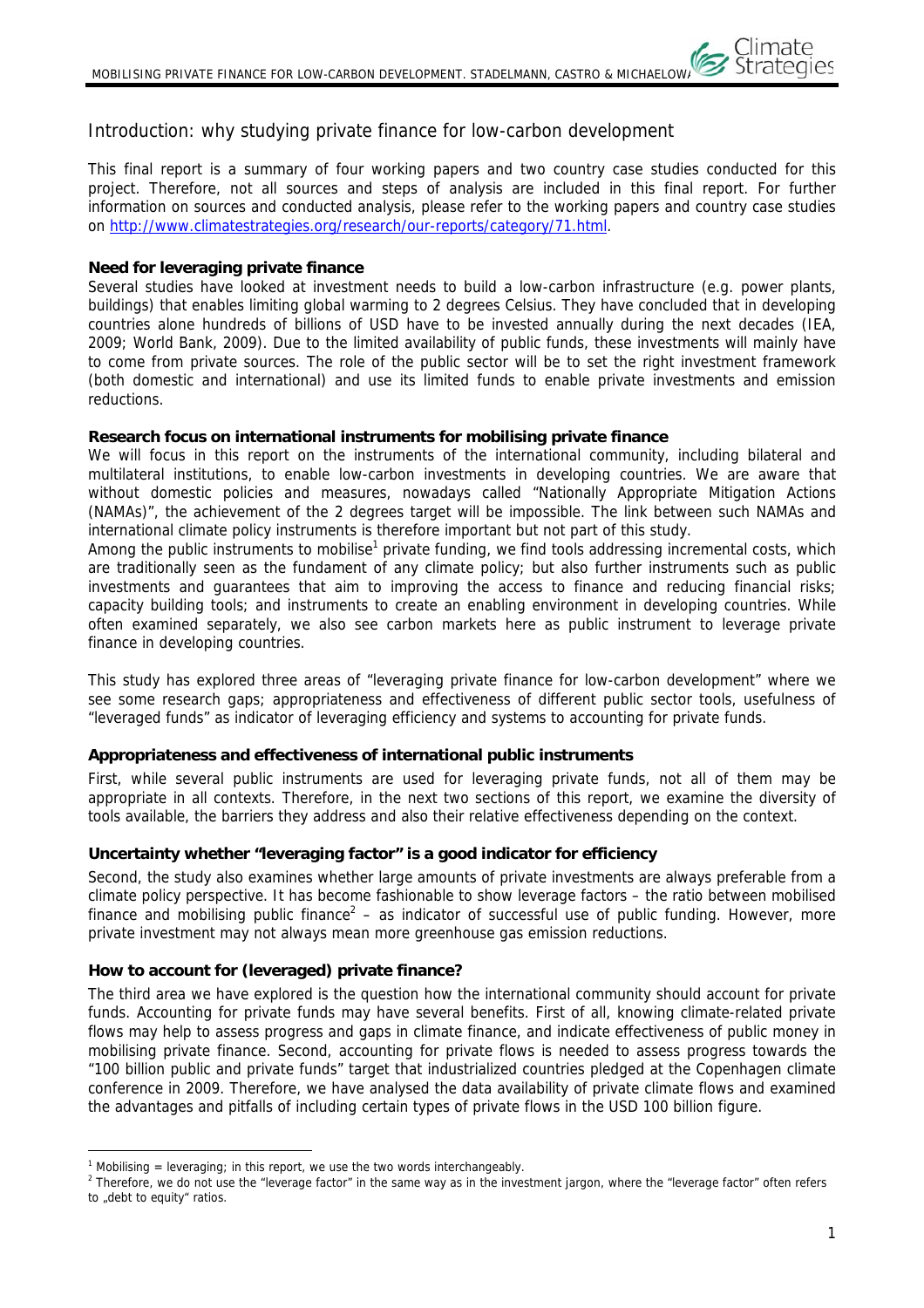# Barriers for low-carbon investments and tools to alleviate barriers

The public discussion on low-carbon development finance has mostly focused on the question how incremental costs of climate-friendly technologies can be met. However, low-carbon technologies may face other investment barriers, which have to be addressed by different public sector tools (see Figure 1).

From an investment perspective, one of the most relevant barriers is access to finance, which is mainly related to higher risks of clean energy investment, particularly in developing countries. Even when projects show a relatively high return, the political and commercial risks in some developing countries may deter foreign investors and lead lenders to ask for a lower debt-to-equity ratio. In such situation, the public sector may facilitate financing by providing guarantees or public equity and loans to make low-carbon technologies attractive for the private sector.

The two other relevant barriers are capacity and regulation. With capacity or knowledge barriers, we mean that technical, financial or regulatory knowledge and skills may be missing (or confidential) and hinder a fast deployment of low-carbon technologies. Public policy tools may provide capacity directly or build-up knowledge centres responding to demand of private actors. With regulatory barriers, we understand a variety of business-hindering tools, ranging from administrative burden, trade regulations and taxes, to the rule of law and more sector-specific issues, such as access to electricity grids. These regulatory barriers can only be overcome by actions of developing countries themselves but international support can provide knowledge and technical support.

| Figure 1: Barriers for private sector investments and available public sector tools |  |  |
|-------------------------------------------------------------------------------------|--|--|
|                                                                                     |  |  |

| <b>Barriers for low-carbon investment</b> | Public sector policy tools                                                                                      |
|-------------------------------------------|-----------------------------------------------------------------------------------------------------------------|
| Incremental costs of technology           | . Tools to increase relative returns (carbon market,<br>subsidies, feed-in tariffs, carbon taxes)               |
| Risks / Access to finance                 | • Tools to facilitate financing / reduce risks (e.g. public<br>equity, credit lines, guarantees, insurances)    |
| Missing capacity / knowledge              | •Capacity building, technical assistance<br>• Regulations overcoming barriers (e.g standards)                   |
| <b>Regulatory barriers</b>                | • Building an enabling regulatory environment (e.g.<br>reducing administrative barriers, improving rule of law) |

Clearly, the framework presented in Figure 1 is a simplification. First of all, the barriers may interact, e.g. regulatory barriers and capacity gaps may increase incremental costs, while incremental costs may impede technology diffusion, which slows the build-up of capacity. Second, not all barriers are included. We found other barriers such as access to technology, missing infrastructure and cultural and social barriers (see Boldt et al., 2010; Brown et al., 2011b). Nevertheless, we consider this simple framework as useful for further analysis, as these four barriers are mentioned in most policy overviews and were also mentioned most in the interviews we conducted with experts from the public and private sectors.

# **Examples from Peru and Vietnam**

Barriers for low-carbon development are often very specific to countries, technologies and sectors. Therefore, we conducted two country case studies on Peru and Vietnam (Stadelmann and Eschmann, 2011; Tatrallyay and Stadelmann, 2011), which certainly provide an important complement to the mostly generic analysis we have conducted in the other parts of this study. Our main conclusion from the two country case studies was that even if all planned public policies and international support programmes (public finance and carbon market) are implemented, only 10-15% of the abatement potential can be harvested by 2020. This is mainly due to several of the investment barriers we have just discussed.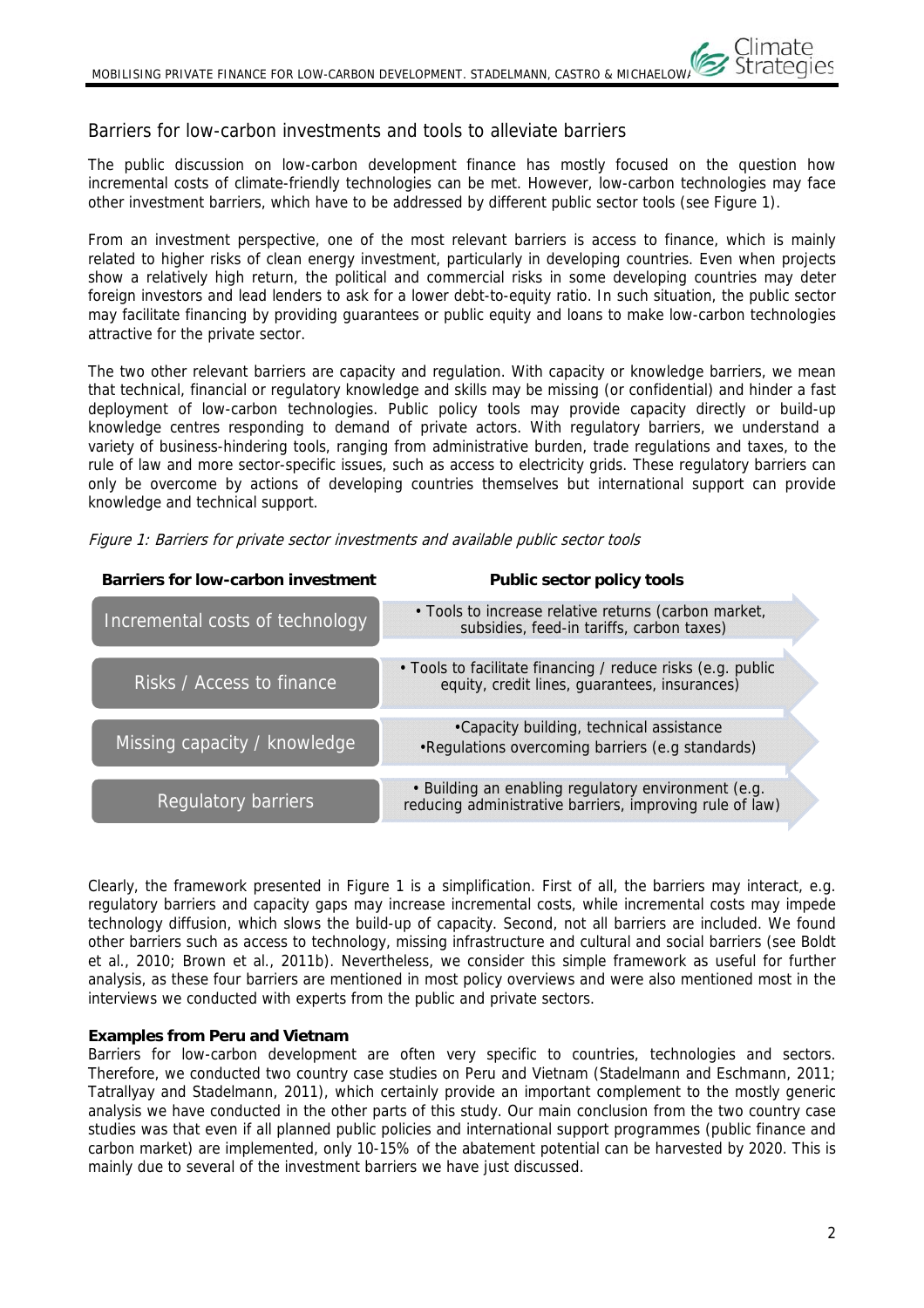Table 1 shows some of the existing and planned tools to overcome investment barriers in Peru and Vietnam, as identified by expert interviews and a literature review. The most important ways of reducing incremental costs are guaranteed feed-in tariffs (or tenders) and payments through the Clean Development Mechanism (CDM). While electricity tariffs may have to be revisited (Vietnam) and tenders for renewable energies to be expanded (Peru), there is also potential to use CDM Programmes of Activities (PoAs) and new market mechanisms to capture further potential where the project-based CDM fails (e.g. small-scale appliances and efficiency of fossil-based plants).

Interestingly, there are only few programmes providing access to capital via guarantees and public investments for low-carbon technologies. However, some interview partners in Peru made clear that access to capital is, indeed an issue. Improvements could both be achieved by redirecting existing credit lines (e.g. building sector in Peru) or setting-up new finance facilities (e.g. for solar water heaters, also in Peru).

Missing capacity or knowledge are acknowledged as important barriers in both countries and several national and international initiatives have been implemented (e.g. Cleaner Production Centre and CDM capacity building). However, many knowledge gaps remain (e.g. forestry emission data in Peru and rice cultivation methane figures in Vietnam) and further capacity building on new market mechanisms is needed. Finally, the most important leverage ability consists of regulatory reforms. While several policy changes with climate benefits have been implemented (e.g. introduction of energy efficiency labels), many sectoral policies are still not climate friendly. This creates the potential for internationally supported Nationally Appropriate Mitigation Actions (NAMAs) that aim at establishing climate friendly regulatory frameworks. However, complementarity with existing policies and increased ambition has to be assured; particularly in Peru, several climate change plans and programs already exist, but their implementation is delayed.

| <b>Barrier</b>                           | Leveraging tool: existing                                                                        | Leveraging tool: needed                                                                                                                  |
|------------------------------------------|--------------------------------------------------------------------------------------------------|------------------------------------------------------------------------------------------------------------------------------------------|
| Incremental costs of technology          | CDM payments<br>Feed-in-tariff /tenders                                                          | Programmes of Activities / New market<br>mechanisms (both countries), electricity tariff<br>(Vietnam)                                    |
| Access to capital                        | Green Trust Funds                                                                                | Funds for solar water heaters (Peru)                                                                                                     |
| Missing capacity / knowledge<br>barriers | Cleaner Production Centers / Energy<br>Service Companies (ESCOs), CDM<br>(PoA) capacity building | Data improvement: forestry (Peru) & wind, rice<br>cultivation (Vietnam), capacity building for new<br>market mechanisms (both countries) |
| Regulatory barriers                      | First EE labels, transport planning<br>(still to be improved)                                    | Efficiency standards (both countries), grid<br>expansion (Peru)                                                                          |

Table 1: Examples of existing needed leverage interventions in Peru and Vietnam

# Appropriateness and effectiveness of different tools

While all tools for overcoming barriers for low-carbon development make sense in theory, they may only be appropriate and effective in certain circumstances. Therefore, we have reviewed the most important tools (covering incremental costs, facilitating finance, capacity building and creating an enabling environment) and examined their effectiveness for mobilizing private investment.

# Reducing incremental costs

We have not specifically studied tools for reducing incremental costs as the climate policy literature is full of related studies. Therefore, we just present the basic knowledge here, complemented with some findings from our first work package on efficiency in leveraging funds and reducing greenhouse gases (Stadelmann et al., 2011).

# **Cap-and-trade or carbon taxes would be preferable but political support is not available**

Most economists call for a price on carbon to be introduced in order to account for the negative externalities of fossil fuels and eliminate incremental costs of low-carbon technologies. This price on carbon can either be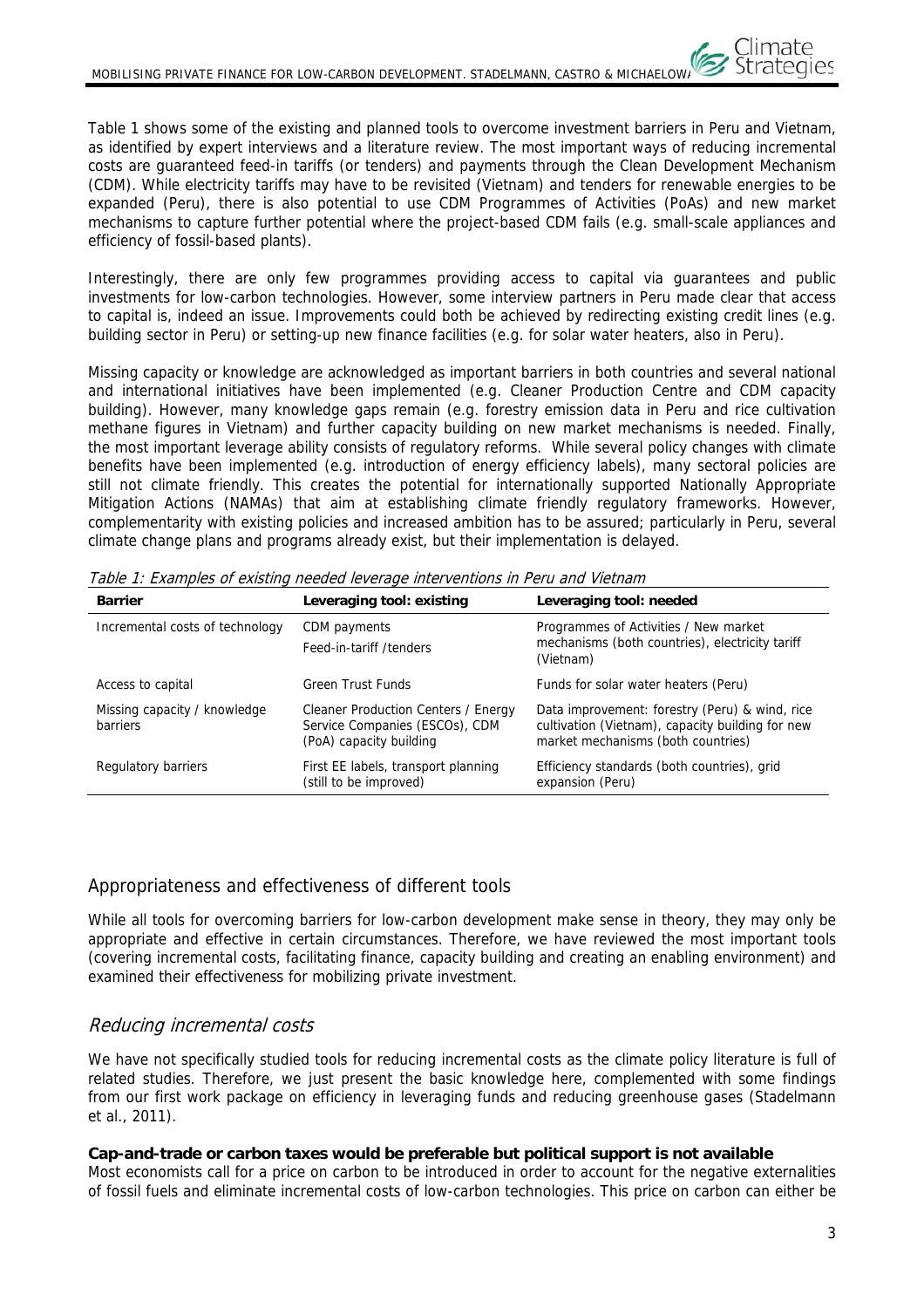implemented by introducing a carbon tax, with the tax set at a level equalling the social costs of emitting greenhouse gases (USD/tCO<sub>2</sub>eg). The alternative way for carbon pricing is to introduce a limit on CO<sub>2</sub> emissions and issue tradable permits. Both schemes should, in theory<sup>3</sup>, enable the reduction of CO<sub>2</sub> at lowest costs. There is a vast literature on the comparative advantages and disadvantages of taxes and emission trading; the most obvious trade-off is price certainty in the case of taxes versus emission level certainty in the case of emission trading<sup>4</sup>. In the end, either scheme or a combination of the two could form the cornerstone of an ambitious national climate policy but political support for neither of the two has been easy to win; the most ambitious carbon pricing schemes (e.g. EU ETS, national carbon taxes) have always been limited to some sectors. Therefore, the question is rather how to win political support for carbon pricing rather than whether to use taxes or emission trading.

In developing countries, it has until recently not been imaginable to introduce national carbon pricing schemes<sup>5</sup>, and therefore, international climate policy has mainly relied on direct payments for reducing emissions rather than setting up carbon pricing policies in developing countries and linking them to Northern schemes. This overall situation will hardly change in the next few years<sup>6</sup> as even ideas to buy-in Southern interests for carbon pricing, e.g. by allowing emission caps above projected emission levels (see e.g. Wagner et al., 2009), have failed to win support in developing countries.

#### **Feasible carbon market schemes – CDM and sectoral emission trading**

The scheme that comes closest to carbon pricing in developing countries is the Clean Development Mechanism (CDM), which allows Northern countries to meet their emission targets by reducing  $CO<sub>2</sub>$ emissions in developing countries. Under the CDM, Southern companies reducing  $CO<sub>2</sub>$  below baseline emissions receive certificates, which they can sell to Northern entities for compliance with national or international regulations<sup>7</sup>. By issuing certificates only ex-post (after emissions have been reduced), the CDM sets an incentive for effective project implementation, which may lead to higher performance compared to upfront subsidies as used in development assistance. The CDM has also engaged the private sector with mushrooming of project developers, consultants and investors, and has mobilised billions of dollars in private capital. However, the CDM has several disadvantages compared to national carbon pricing; it only covers projects but not whole sectors (thereby missing some low-cost mitigation potential<sup>8</sup>), transaction costs are high for small-scale activities (which explains the low uptake of projects in the transport and building sector), and it does not put a price on carbon emissions but rather subsidises low-carbon technologies, which leads to free-riding problems, such as "non-additionality"<sup>9</sup>. Some of the pitfalls – transaction costs for small-scale activities and limitations – can partly be overcome by CDM Programmes of Activities (PoAs), which allows for bundling of small projects under an umbrella programme. However, PoAs have not achieved the breakthrough many have hoped for; substantial regulatory reform will be needed to reduce transaction costs and limit liability of verifiers.

<sup>6</sup> First plans for emission trading exist in China, Korea and Mexico.

 $\overline{a}$ 

<sup>&</sup>lt;sup>3</sup> The other barriers, access to finance (perceived or real risks), lack of capacity and regulatory hurdles, are some of the reasons why this may not apply in practice. According to economic theory, at least one policy instrument is needed for tackling each "externality" or public policy goal (see the work of Tinbergen). Therefore, the use of several instruments can be justified in this case, as there are different policy goals (covering incremental costs, providing access to capital...) and several externalities (e.g. environmental pollution and imperfect information)

 $4$  In a seminal article, Weitzman (1974) explained the advantages of using price-mechanisms if marginal benefits of reducing CO<sub>2</sub> are constant and marginal costs are increasing, while quantity schemes are preferable if marginal benefits are increasing and the cost curve is relatively flat. Which situation applies, is still under debate. Economists worrying about short-term economic costs (e.g. Nordhaus) favour taxes to control costs, while scientists concerned about the risk of catastrophic events rather favour quantity schemes. One political economy argument for quantity schemes is that emission trading allows for winning political support without challenging costeffectiveness, as permits can be allocated for free to politically-influential industries. However, the same winning of political support while maintaining cost-effectiveness is also possible in case of carbon taxes but rather than tax exemptions (as normally made) policy makers would have to re-allocate the tax revenue in a way that favours influential industries.

<sup>&</sup>lt;sup>5</sup> In fact, most developing countries have implicitly a negative carbon tax as they subsidise fossil fuels (which is also the case for some industrialised countries, e.g. the USA).

 $7$  CDM certificates are often sold to intermediate traders and also sold on public spot markets.

<sup>&</sup>lt;sup>8</sup> The CDM has not been able to harvest low-cost reduction potential through promoting energy efficiency. In this area, public funding (e.g. the GEF) has been more effective. The use of PoAs and sectoral market mechanisms may improve this shortfall (Stadelmann et al.  $2011$ 

<sup>&</sup>lt;sup>9</sup> Like subsidies, the CDM faces two challenges: payments may be directed to entities that would reduce emissions anyway, and companies may be tempted to increase production to claim more subsidies (Baumol and Oates, 1988; Hall et al., 2008). The first challenge is widely recognised by the literature as the "additionality" problem, and substantial "non-additionality" has been detected despite the increasing stringency of assessment (Michaelowa and Purohit, 2007; Wara, 2008; Schneider, 2009). The second problem, increasing production, has been detected in the case of HFC plants (CDM Watch, 2010).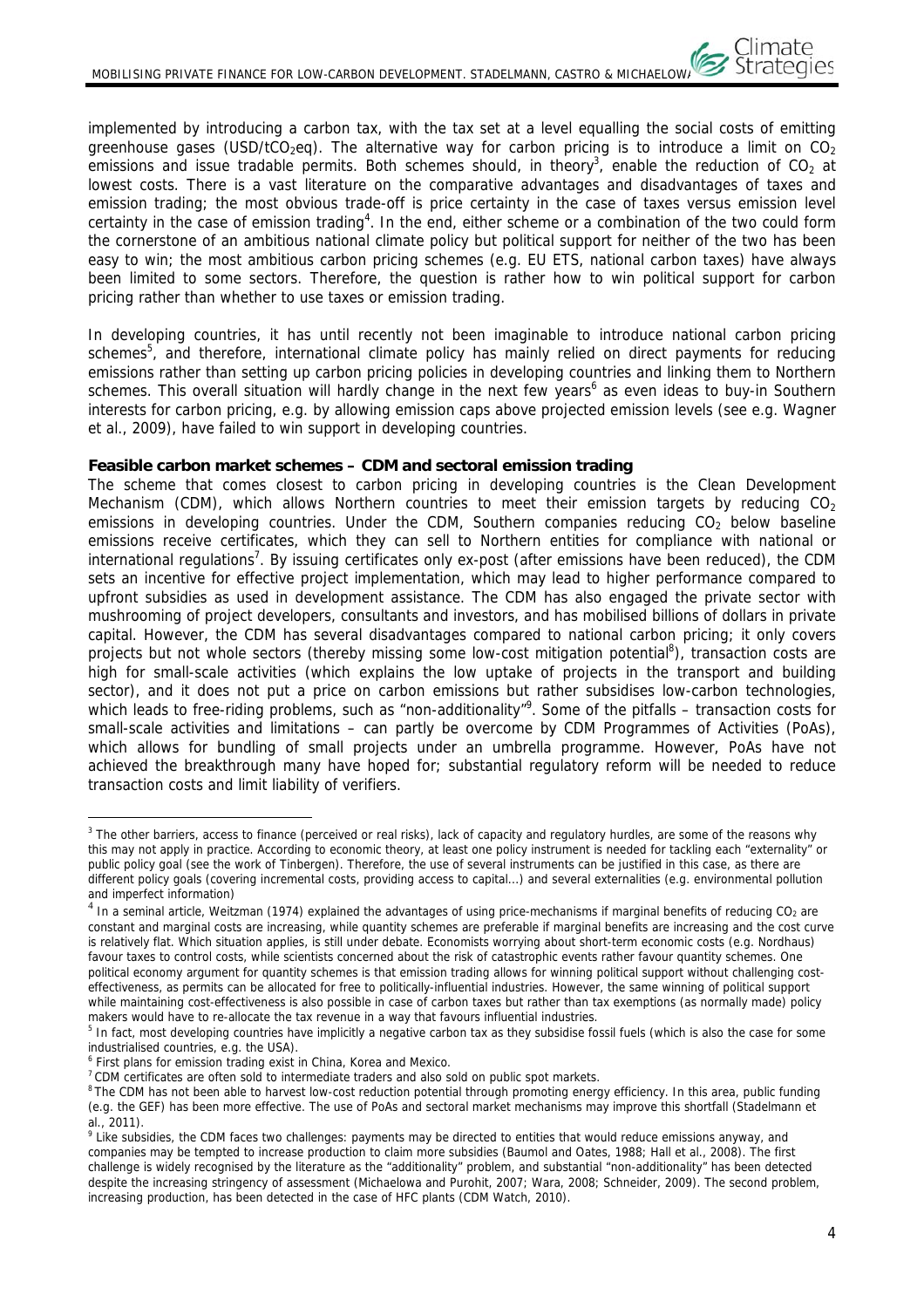In order to overcome further challenges of the CDM - limited sectoral application, transaction costs and the long-term need to move to national emission trading schemes – sectoral crediting and trading have been proposed (Schmidt et al., 2008; Ward et al., 2008). Such sectoral schemes are discussed under the term "new market mechanisms" in the climate negotiations, and have some chances to be implemented. Some newer studies have detected some challenges, e.g. how to transfer the price signal to the private sector and how to avoid the "additionality" problem (Butzengeiger et al., 2010; Reinthaler, 2010).

#### **Is public finance a reasonable alternative for meeting incremental costs?**

As alternative to carbon market schemes, incremental costs could also be covered by international public finance. Indeed, the Global Environment Facility (GEF) as major implementing entity of the UNFCCC's financial mechanism uses public grants from industrialised countries to cover some incremental costs of energy technologies in the South, mainly for demonstration projects. Most funding is, however, used for alleviating other investment barriers, mainly because other tools (e.g. capacity building, technical assistance, finance facilitating tools) are considered to be more cost-effective. Expanding such subsidies will be challenging as public funding is very small compared to incremental costs of low-carbon energy technologies<sup>10</sup>. Applying international public funding is probably most meaningful in case of technologies with costs well below the carbon market prices and no development benefits<sup>11</sup>, such as HFC producing plants. In such cases, the need for international transfers may be lowered when shifting from CDM to public funding or to a fund with private contributions that only pays incremental costs (Wara, 2007; Stadelmann et al., 2011). Compared to the GEF, public funding for incremental costs would have to apply CDM-style expost verification of emission reduction, to guarantee performance incentives and the same quality of emission reduction data.

# Risk-reducing / finance facilitating tools

In recent years, policy makers and scholars (see e.g. LSE, 2009; UNEP, 2009; Ward, 2010; Brown and Jacobs, 2011) have stepped-up their interest in tools to facilitating finance. The reason is the increasing awareness that low-carbon technologies face a finance supply problem beyond the question of incremental costs; even when low-carbon projects have a return that is comparable to fossil fuel alternatives, they may find it difficult to attract investors because of high investment risks and limited liquidity of financial flows in some developing countries.

We have reviewed the literature and carried out a series of interviews with experts from development banks and public agencies to assess the benefits and drawbacks of finance facilitating tools, such as public equity, debt and guarantees.

# **Benefits of tools to facilitate finance**

In cases of missing liquidity or high risk, tools to facilitate finance have several benefits. First, public equity and debt can "signal" to private actors that risk-averse public institutions are investing in low-carbon technologies. This "signalling effect" may leverage private capital even when public funds are invested in the same terms (risks, expected return) as private funding. Second, public finance instruments can cover risks that hinder private actors to invest, e.g. by setting up partial guarantees or other insurance schemes for lowcarbon investments, or by taking first losses when investing. Third, lending to financial intermediaries for onlending can increase the liquidity of financial flows, particularly in countries with less advanced financial markets. Fourth, when applying innovative structures such as a large public-private fund of funds, public finance may even crowd-in very risk-averse investment capital (e.g. pension funds) and leverage private capital at several levels: at the fund-of-fund, the investee fund and at the project level.

Through all these possibilities, tools to facilitating finance can leverage large sums of private capital, both debt and equity. Some of the interviewees argued that public funding used via finance facilitating tools can leverage up to 10-20 times more private funds compared to mobilising public finance. While these claims may be exaggerated (see reasons below), the potential is significant.

 $\overline{a}$ <sup>10</sup> Because of the same reasons (high costs, limited funds), some new ideas to subsidise feed-in tariffs in developing countries with international public funding (Deutsche Bank Group, 2010) will hardly gain attraction.

<sup>&</sup>lt;sup>11</sup> In cases of no or low development benefits, low-carbon technologies are very likely to be "additional" as implementing them provides no local benefits for developing countries.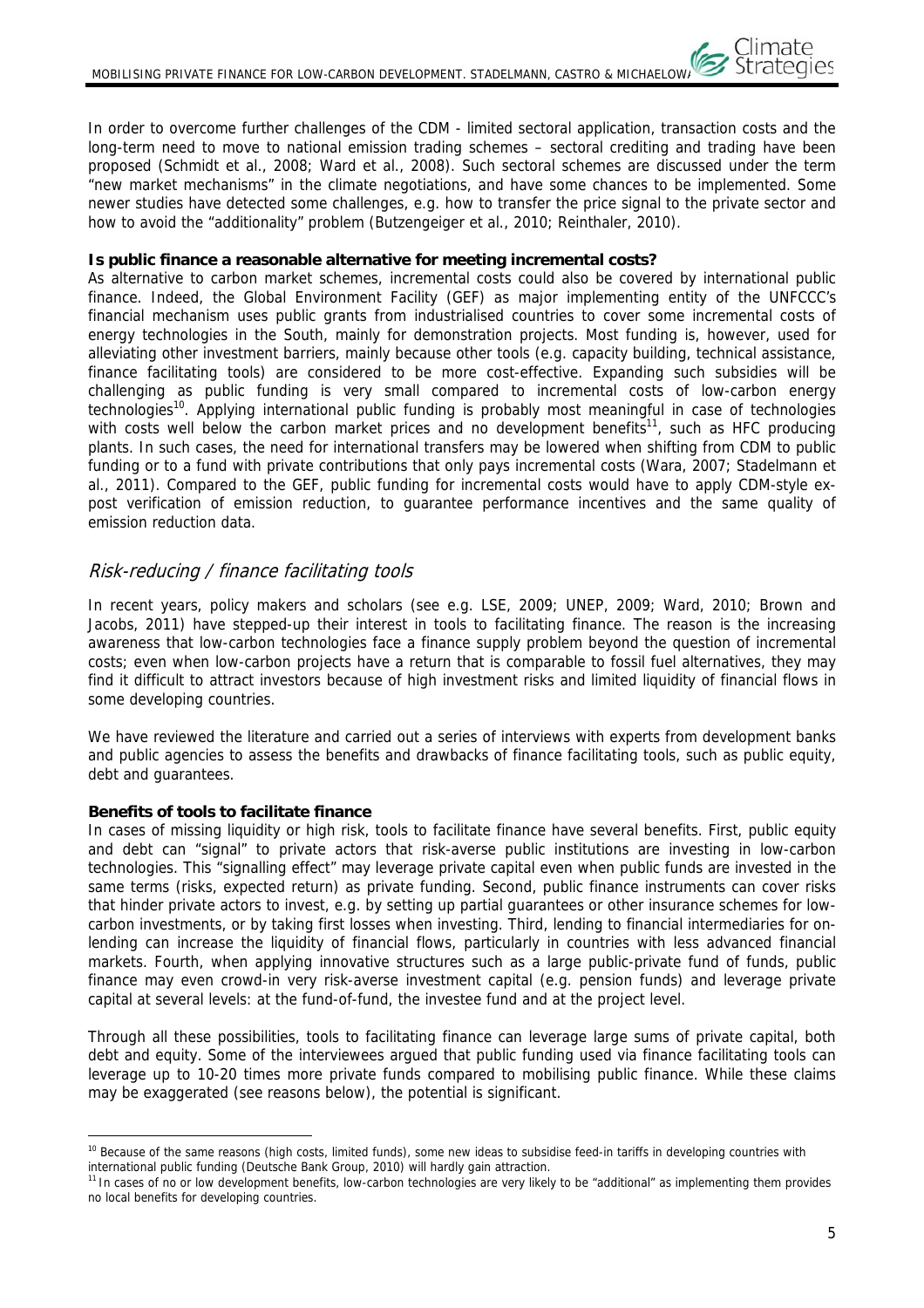The just described benefits have yielded hope that finance facilitating tools can leverage the hundreds of USD billions of low-carbon investment needed for the 2-degree-path in developing countries. However, for doing so, finance facilitating tools would have to overcome severe challenges, such as the diversity of risks, lack of deal flow, substitutability of return-enhancing tools and free-riding issues.

# **Diversity of risks**

Low-carbon investors face several risks in developing countries, ranging from policy to commercial risks, such as technology and market risks. Risks of low-carbon investments in developing countries are high, both because of novelty risks of applied technologies (unfamiliarity and real risks) and country-related risks (e.g. rule of law, political stability and financial market). Many low-carbon technologies also face severe policy risks due to the need for public policies to address incremental costs.

Assessing the different available tools (equity, debt, guarantees, and insurance schemes) shows that all types of risks and risks at different stages of technology development can be covered to a certain degree (see Table 2). Still, risk-coverage is only partial because most public finance institutions (multilateral and bilateral development banks) are risk-averse and also try to avoid moral hazard by sharing risks.

| rabic z. Types of Hsk covered by pablic Hsk-reddetion tools | <b>Country-related risks</b> |                               |                               | <b>Policy</b><br>risks | Technology, project<br>risks | Market risks                  |                   |                 |                 |
|-------------------------------------------------------------|------------------------------|-------------------------------|-------------------------------|------------------------|------------------------------|-------------------------------|-------------------|-----------------|-----------------|
|                                                             | Unfami-<br>liarity           | Econo-<br>mic, fi-<br>nancial | Stability<br>, rule of<br>law | Cur-<br>rency          | Low-<br>carbon               | Const-<br>ruction,<br>operat. | Counter<br>-party | Carbon<br>price | Other<br>prices |
| Senior Equity                                               | Χ                            |                               |                               |                        |                              |                               |                   |                 |                 |
| Subordinated equity                                         | (X)                          | (X)                           | (X)                           | (X)                    | (X)                          | (X)                           | (X)               | (X)             | (X)             |
| Senior Loans                                                | X                            |                               |                               |                        |                              |                               |                   |                 |                 |
| Subordinated loans                                          | (X)                          | (X)                           | (X)                           | (X)                    | (X)                          | (X)                           | (X)               | (X)             | (X)             |
| Guarantees                                                  |                              |                               |                               |                        |                              |                               |                   |                 |                 |
| - Comprehensive                                             | (X)                          | (X)                           | (X)                           | (X)                    | (X)                          | (X)                           | (X)               | (X)             | (X)             |
| - Political                                                 | (X)                          | (X)                           | (X)                           | (X)                    | (X)                          |                               |                   |                 |                 |
| - Counterparty risks                                        |                              |                               |                               |                        |                              |                               | (X)               |                 |                 |
| Foreign Exchange *                                          |                              |                               |                               |                        | (X)                          |                               |                   |                 |                 |
| Carbon insurances                                           |                              |                               |                               |                        |                              |                               |                   | (X)             |                 |

#### Table 2: Types of risk covered by public risk-reduction tools

\* Foreign Exchange liquidity facility; X means that all risks may be covered, (X) means that the risks can partially be covered

# **Insufficient deal flow**

A second challenge for finance facilitating tools is the "deal flow"; or the question whether enough bankable low-carbon projects are available for tools facilitating finance. Currently, the deal flow seems to be large enough for the few existing public finance instruments, particularly in advanced developing countries. However, in less advanced economies, technical assistance and capacity building have to be employed to increase the number of bankable investment opportunities. Furthermore, the deal flow will become a major issue when finance facilitating tools are more widely employed. For assuring enough investment opportunities for a 2-degree path capacity building will not be sufficient; an improvement of the whole enabling environment is needed, including the business environment, the investment climate and ambitious climate policies increasing relative returns of low-carbon technologies (see below).

# **(Non-) substitutability of direct payment tools**

Some finance-facilitating tools (reducing risks) will be more efficient than direct payment tools (addressing incremental costs) as funds can be leveraged by using little or no public subsidies. However, once the most efficient tools are used further risk-reducing tools will be less efficient, which means that finance facilitation has a decreasing marginal impact on increasing the net present value (NPV). In order to use public finance most efficiently, finance facilitating tools should be applied as long as their marginal impact on the financial

:limate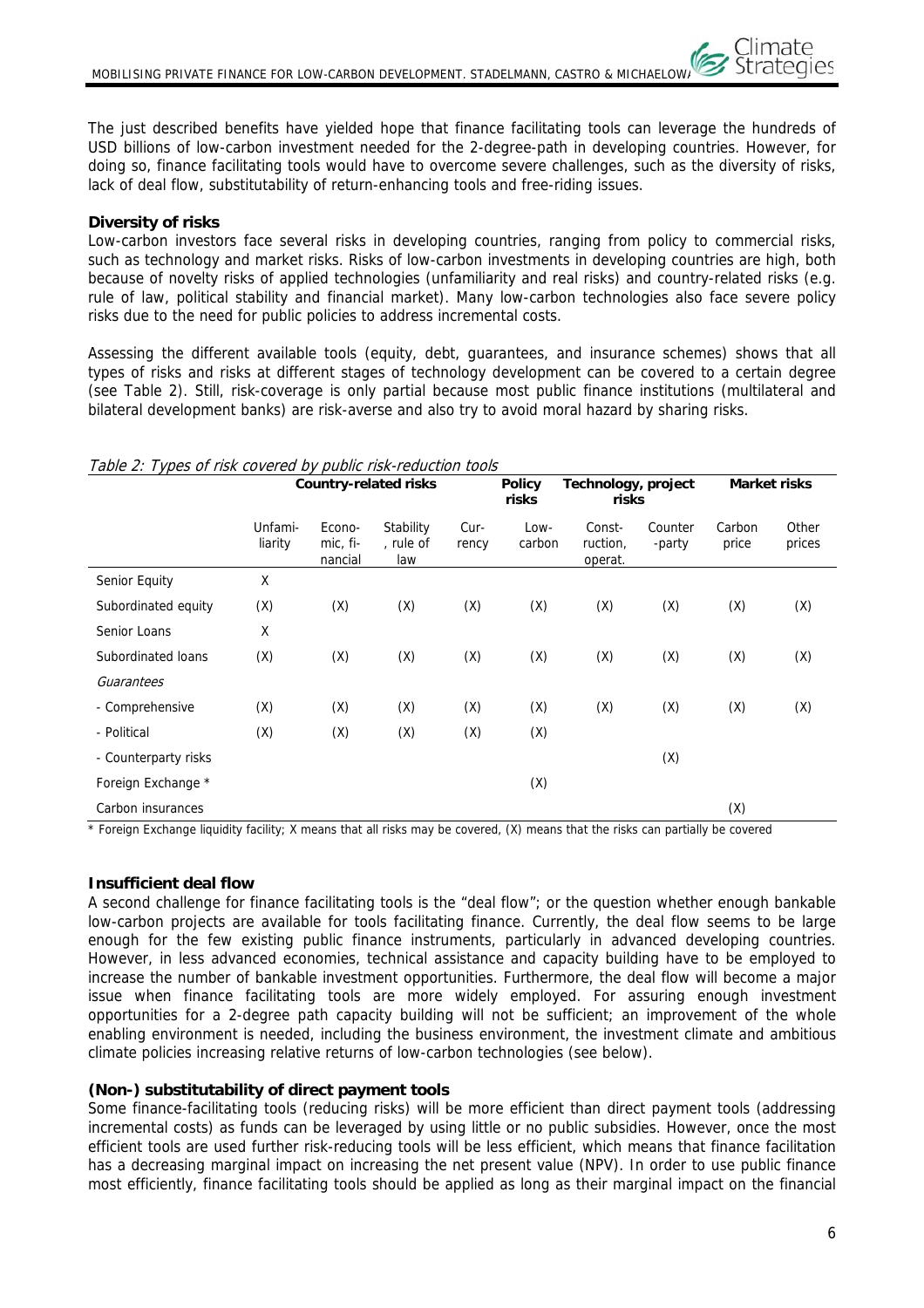gap is still larger that the marginal impact of direct payments tools (until point **b** in Figure 2), while for the remaining gap, direct payments tools should be employed **(c-b)**. By this, the costs of making the Net Present Value (NPV) of a project positive is only c and not d, as when we would only apply direct payment.



Figure 2: Relative efficiency of finance-facilitating and direct payment tools

This reasoning applies for projects where expected return is already high enough (see light grey area in Figure 3). For many technologies, such as solar photovoltaic plants and carbon capture and storage (CCS), expected returns will be so low (or even negative) that risk-reducing (finance facilitating) tools alone will not be sufficient to make the project bankable. In such cases, direct payment tools are needed. In contrast, for some projects in the light grey area, it will be most efficient to use finance-facilitation (risk-reducing) tools only to leverage funding.





Source: own graph, using required return data from Justice (2009)

# **Free-riding effects and moral hazard**

A fourth challenge for finance facilitating tools is the occurrence of two unintended effects - free-riding and moral hazard. First, free-riding emerges when public finance supports investments that would have happened anyway. This means, in case of finance facilitating tools, that private capital may be crowded out and risks already covered by the private sector are now taken over by the public. Second, in case of guarantees, moral hazard may be a problem – managers may behave more risky when their projects are covered by a guarantee. Existing public finance instruments use several tools to minimise free-riding effects and moral hazard: e.g. only part of the risks are covered and thorough due diligence is applied, which both enables to identify and deter investors that do not really face a finance access problem.

Climate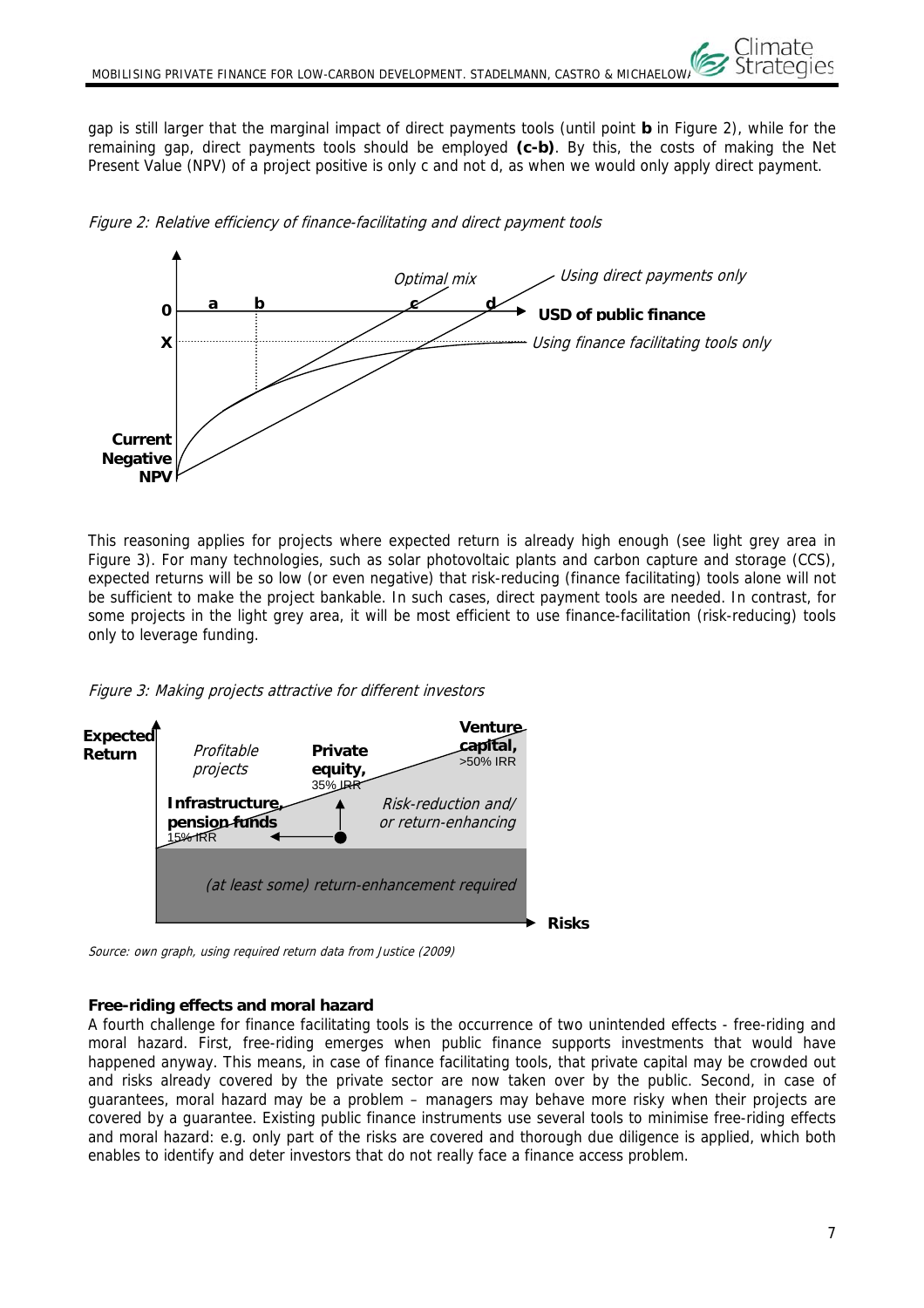# **Taking more risks without jeopardizing the credit rating of public institutions**

During the interviews, we identified a fifth challenge: Public finance institutions are often very risk-averse due to their need to preserve their high credit rating to raise capital on the financial market. Therefore, they often do not cover substantial risks when employing debt, equity or insurance tools. Only recently, some public funds have started to cover more risks, e.g. the Global Energy Efficiency and Renewable Energy Fund (GEEREF) or the German Global Climate Partnership Fund. The risk-taking is made possible by public grants backing the subordination of public investments. If finance facilitating tools are to realise their full potential, then risk-taking has to be expanded. While purists may oppose "subsidies" for risk-taking, such use of public money may be comparably efficient as public funding can be re-invested once loans are paid back or equity is withdrawn.

### **Finance facilitating tools as important complement**

Summing up, finance facilitating tools are an important part of a successful policy mix to drive low-carbon development because they can reduce risks, increase financial liquidity and leverage substantial private capital. However, they face several challenges – deal flow problem, non-substitutability of return increasing tools and free-riding – and are, therefore, not a "game changer" in climate policy. For enabling developing country investments compatible with the 2 degrees target, more ambitious climate policies, including Northern targets and Southern NAMAs, are required.

While finance facilitating tools reducing risks cannot manage the transition to low-carbon development on their own, they are still an important complement to carbon pricing, which cannot address the "access to capital" barrier. This "finance problem" will probably persist, even under very high carbon prices. Therefore, the use of risk-reducing tools may be further expanded. Apart from the further exploration of existing tools, such as public-private equity funds, there is also potential in shifting World Bank guarantees from fossil to renewable fuels. Furthermore, policy makers may explore the use of carbon price insurances and green bonds issued by emerging economies but backed by Northern government guarantees.

# Capacity building

Capacity building has emerged from being a side issue in the Framework Convention in 1992 to being a major topic in the Copenhagen Accord and Cancun Agreements (see Figure 4). However, capacity building has been mainly related to emission inventories and adaptation, while the business sector and low-carbon investment have not been at the centre of discussion. Despite this, bilateral and multilateral institutions have also directed capacity building to the private sector in the past.





Source: Own analysis of UNFCCC (1992, 1997, 2001, 2008, 2009, 2010b)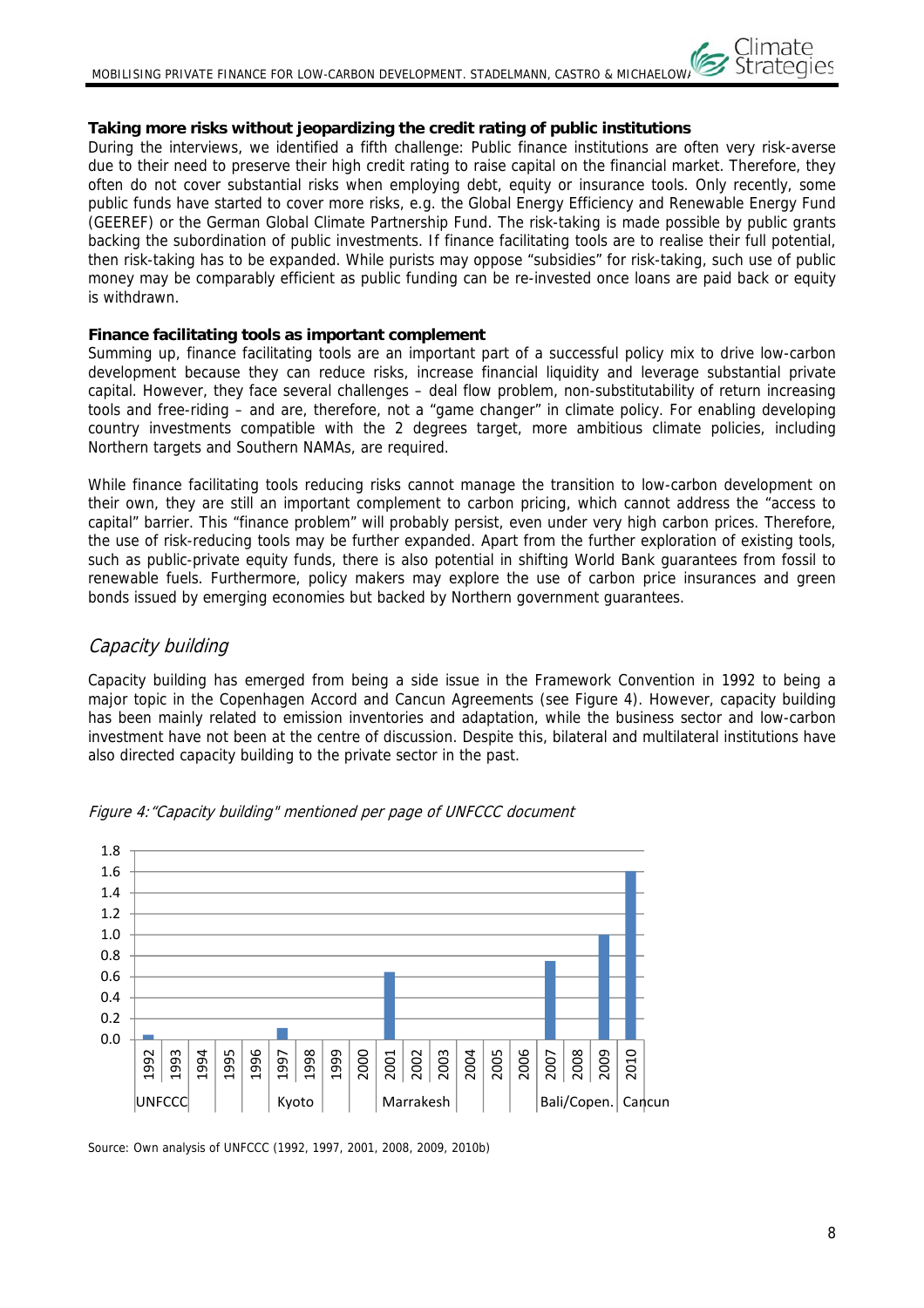There are two types of capacity building that are relevant for leveraging private funds. First, capacity building for carbon markets, which may indirectly leverage private capital by improving access to international carbon finance. Second, capacity building targeting the business sector, which can leverage funds by reducing information barriers (e.g. via business development services or information platforms). We have studied the prevalence and effectiveness of these two types of capacity building.

### **Capacity building for carbon markets: successful but to be downsized and shifted**

Capacity building for the Clean Development Mechanism (CDM) has been acknowledged as one of the 14 strategic areas of capacity building in the Marrakesh Accords (UNFCCC, 2001). Soon after the set-up of the CDM in 1997, it became clear that awareness of the new financing tool had to be raised and knowledge on the complicated rules had to be transferred.

With more than 100 million USD spent on CDM capacity building in the last 15 years, major lessons can be learned regarding effectiveness: pure awareness raising workshops have not been sufficient; successful programmes have combined awareness raising, institution building and concrete project development (Okubo and Michaelowa, 2010). Unfortunately, the activities have often been supply-driven and donor competition as well as lack of coordination by recipients has led to overlaps of capacity building programmes. Nevertheless, a preliminary regression analysis we have conducted shows a positive impact of CDM capacity building (invested money) on the number of registered CDM projects in Least Developed and African countries. Similarly, the combination of all three steps of capacity building (awareness raising, institution building and projects development) in a country has a positive impact on the chances to have at least one registered CDM project. To sum up, while CDM capacity building has been important and partly successful, several improvements can be made.

As derived from the literature and some expert interviews, CDM capacity building should be in the future more demand-driven and focus on real needs such as access to finance, data collection and understanding of the E+/E-rule that specifies which domestic mitigation policies need to be taken into account when assessing baselines and additionality of CDM projects. As basic capacity is now available in most developing countries, the level of CDM capacity building funds can be decreased and remaining programmes may focus on Least Developed Countries (who are the only ones with unrestricted supply to the European Emission Trading System post 2012) and Programmes of Activities, which is an interesting stepping stone to NAMAs and sectoral programmes and has not yet reached its full potential.

In contrast to the CDM, capacity building for new market mechanisms will have to be stepped up in the next few years. However, the extent of this will be dependent on the rules and introduction timing of new market mechanisms. Until a major decision is taken at the UNFCCC level, capacity building activities for new market mechanisms can be focused on promotional and pilot-phase testing activities. Later on, large capacity building programmes have to be set up in the areas of data collection, verification, institutions, policies and financing. Initial capacity building for new market mechanisms can easily cost 1 to 5 billion USD and, thus, coordination is needed early on to avoid duplication of efforts.

#### **Capacity building for the business sector: to be acknowledged, researched and promoted**

The capacity gaps of Southern businesses are hardly studied and not a key target of the current capacity building frameworks under the UNFCCC. This is somehow in contrast with 80% of examined national communications mentioning capacity building for the business sector (see Figure 5) and the steep rise in ODA disbursement for business-related capacity building activities, particularly the development of Small and Medium Enterprises (see Figure 6).

Climate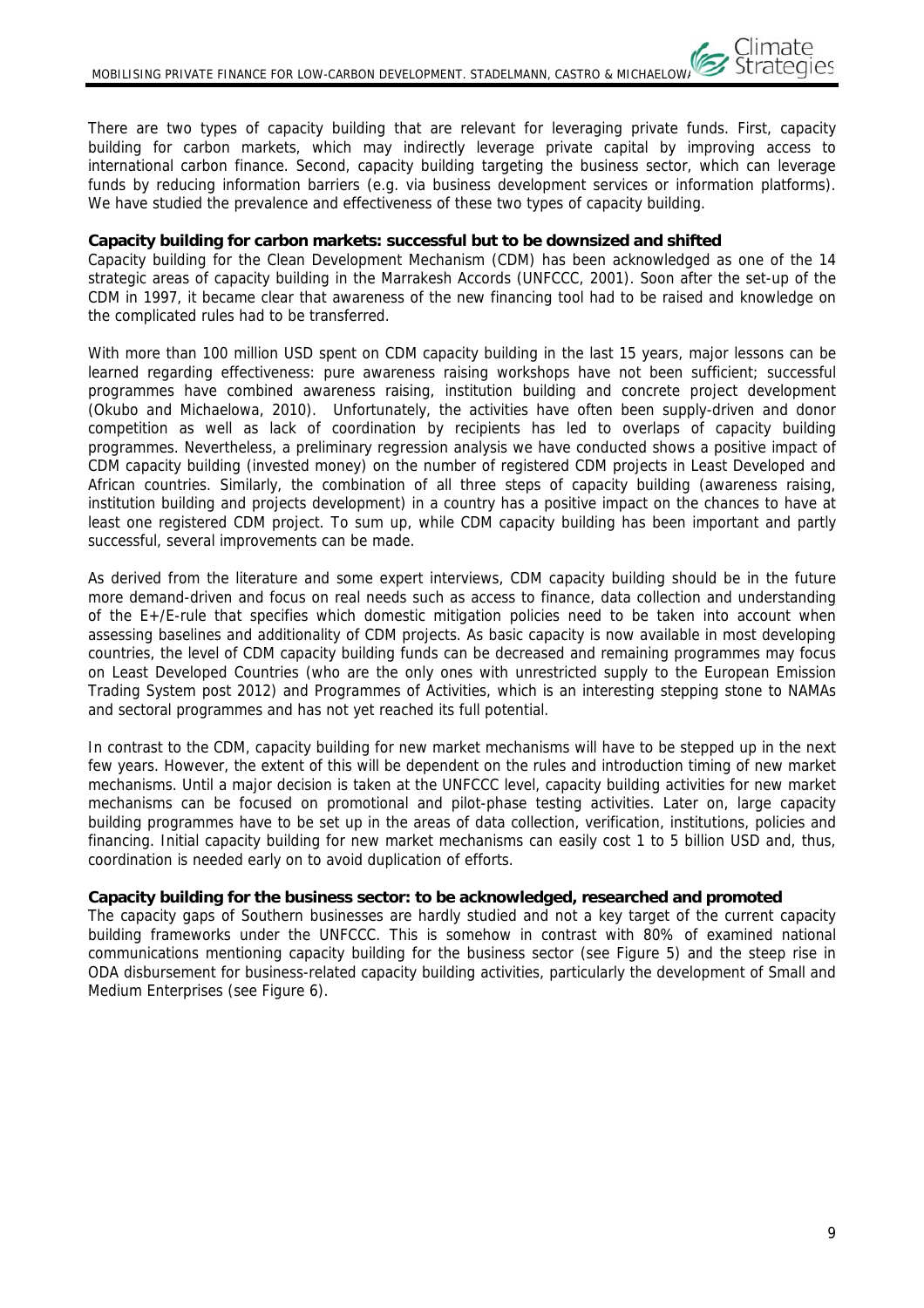# Figure 5: Share of countries mentioning businessrelated CB activities in National Communications



Source: for developing countries: sample of eleven 2<sup>nd</sup> and 3<sup>rd</sup> national communications of non-Annex-1 countries, as documented on UNFCCC (2011a); for industrialized countries: 5<sup>th</sup> National Communications of Annex-2 parties, as documented on UNFCCC (2011b).

Figure 6: ODA disbursement for business-related climate change activities (2008 Million USD)

Climate



Source: OECD (2011); SME = Small and Medium Enterprises

Business-related capacity building needs are mentioned by at least half of developing countries' National Communications and all four studied National Capacity Self-Assessments (China, India, Kenya, and Peru). Peru even mentions in its NCSA that capacity needs of the business sector are poorly understood (Stadelmann and Michaelowa, 2011). This points to two conclusions; first, the role of private sector capacity should be acknowledged within the climate negotiations and, second, more private sector capacity building activities are needed.

From the few existing capacity building activities targeting the business sector, some lessons can be learned according to the literature: there is a need for realistic capacity building targets, a clear target audience, country-driven processes and the focus on promising sectors. Success has primarily been achieved when capacity building was combined with financing instruments, which also underscores the findings in the CDM section that capacity building has to be demand-driven. Capacity building is an important complement to finance facilitation and coverage of incremental costs but employing capacity building on its own "in the desert" hardly leads to a sustainable impact.

For the future, a more thorough assessment of capacity gaps is needed and successful tools (e.g. energy service companies, and the development of small-and-medium enterprises) should be applied in new sectors and countries. Furthermore, new ideas such as clean technology engineering schools could be tested. Wherever possible, the new Clean Technology Center & Network under the UNFCCC should incorporate and build on existing capacity building initiatives rather than creating new structures.

# Building an enabling environment

The creation of an enabling regulatory environment is needed to address the fourth barrier of low-carbon investment: regulatory barriers. "Enabling environment" is a vague concept and understood differently; some authors use other words such as "enabling investment framework" or "investment grade policies". We have understood it in an encompassing manner, including not only the core business environment (e.g. customs, taxes and regulations for operating businesses) but also the broader investment climate (e.g. infrastructure, rule of law, education) and targeted climate-change policies (see Table 3, first column).

Our analysis of existing ODA activities, using data from the OECD (2011), as concluded that climate-change activities focus on targeted policies and sometimes the investment framework, while the core business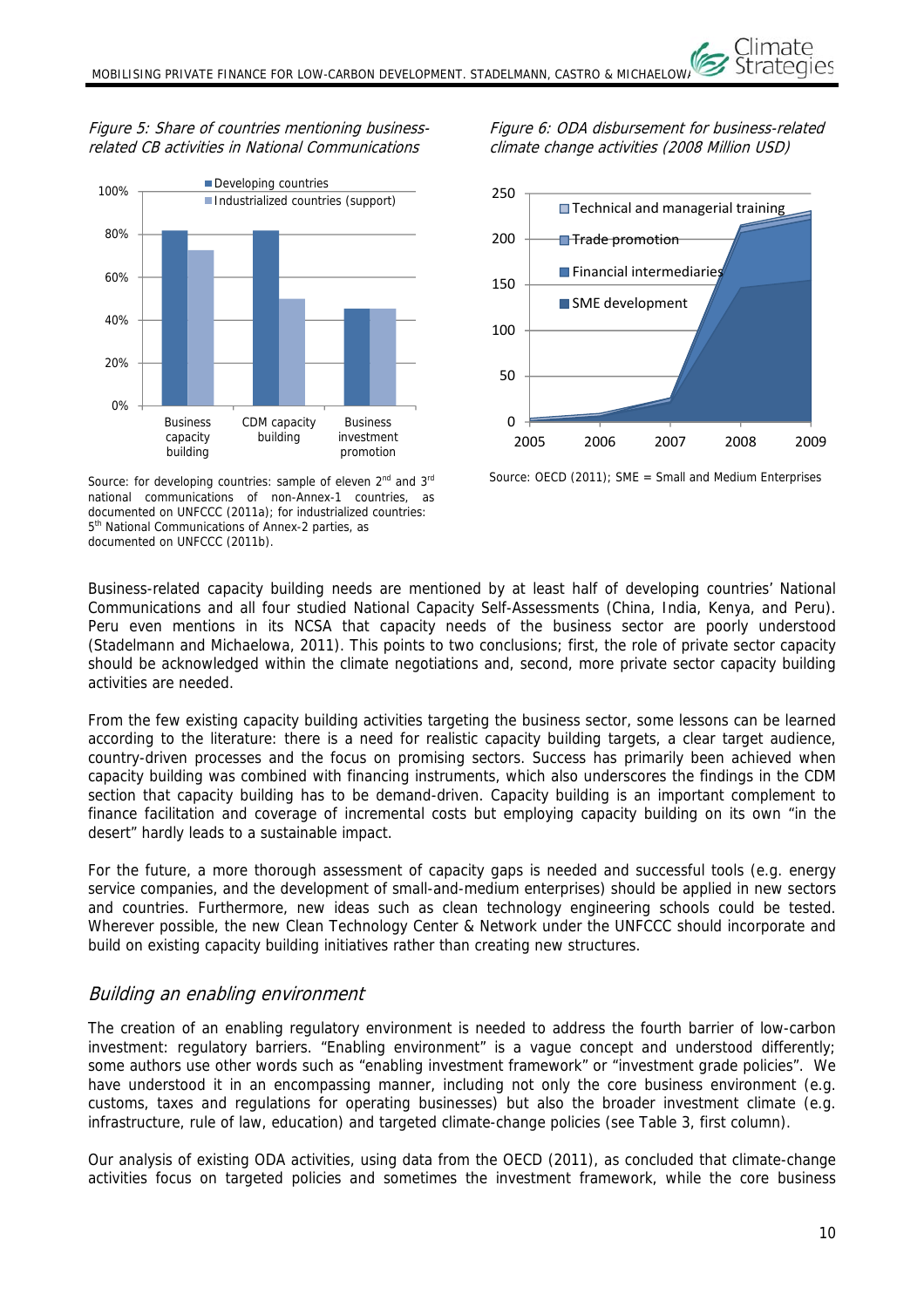environment is rather neglected (see Table 3, second column). In the future, low-carbon businesses may form a testing field for policies improving the core business environment (e.g. by smoother import and export regulations for low-carbon products). This has the double benefit of incentivizing low-carbon investments and test improvements of the core business environment, without having to change regulations in all sectors. For sure, improving the "core business environment" while mainly rely on reforms that are not climate-specific but that address legal and administrative barriers for all types of business.

For the post-2012 climate regime, Nationally Appropriate Mitigation Actions (NAMAs) should learn from existing targeted policies and incorporate them in order to avoid parallel structures. Furthermore, a step-up of activities is warranted in all parts of the enabling environment, which can both be justified by the low share of climate change programmes in ODA activities and evidence from the literature (see Table 3, third and fourth column).

| Component of the enabling<br>environment                | ODA spent<br>2005-09<br><b>TUSD</b><br>million] | % of ODA (2005-09)<br>spent on CC-issues<br>[related purpose codes]                      | Evidence of importance in the<br>literature                                           |  |  |
|---------------------------------------------------------|-------------------------------------------------|------------------------------------------------------------------------------------------|---------------------------------------------------------------------------------------|--|--|
| Core business environment                               | $[-300]$                                        |                                                                                          |                                                                                       |  |  |
| Customs (imports and exports)                           | 2                                               | 0.4% $\pi$ [trade policies]                                                              | Trade increases # of bilateral CDM<br>projects (Flues, 2010)                          |  |  |
| Starting, operating, closing a business                 | $[-300]$                                        | [12.3% $7$ , SME]                                                                        |                                                                                       |  |  |
| Labour market ("Employing workers")                     |                                                 | 0%                                                                                       | Importance for the business<br>enabling environment, low ratings                      |  |  |
| Property entitlements, incl. land                       |                                                 | 0%                                                                                       | of developing countries                                                               |  |  |
| Ease contract agreement / investor<br>protection        |                                                 | 0%                                                                                       | (WorldBank, 2010)                                                                     |  |  |
| Taxes                                                   |                                                 | $0\%$                                                                                    | Carbon tax (Baranzini et al., 2000), tax<br>breaks (Wordsworth and Grubb, 2003)       |  |  |
| <b>Investment Climate</b>                               | ~1100                                           |                                                                                          |                                                                                       |  |  |
| Legal institutions, rule of law                         |                                                 | $0\%$                                                                                    | Low ratings of DC (WorldBank, 2010)                                                   |  |  |
| Education policies, human &<br>institutional capacities | $~20-30$                                        | 1.5% > [advanced training],<br>0.1% [higher education], 0%<br>training in banking sector | Low CC knowledge is barrier for action<br>(Bord et al., 2000; Lorenzoni et al., 2007) |  |  |
| Financial markets, access to finance                    | ~100                                            | 0.3-2%71 [informal; formal<br>financial intermediaries]                                  | Domestic capital formation increases # of<br>CDM projects (Flues, 2010)               |  |  |
| Macroeconomic policy framework,<br>political stability  |                                                 | <0.5% [democratic<br>stabilization]                                                      | Political freedom increases # of CDM<br>projects (Flues, 2010)                        |  |  |
| Infrastructure (energy, transport,<br>waste)            | $-950$                                          | $0\%$                                                                                    | Infrastructure important for mitigation in<br>several sectors (Metz et al., 2007)     |  |  |
| Targeted policies (climate-specific)                    | ~1400                                           |                                                                                          |                                                                                       |  |  |
| Cluster / sectoral policies                             | $-950$                                          | 0.4%, 13%, 34% [industrial,<br>energy, forestry policy]                                  | Many, Altenburg (2011) for insufficient<br>incorporation of CC in industrial policy   |  |  |
| Targeted research & development<br>policies             | $-100$                                          | 3% 79 [techn. research],<br>36% 79 [energy research]                                     | Many (e.g. Halsnæs et al., 2007)                                                      |  |  |
| International cooperation on low-carbon<br>technology   | $-10$                                           | 0.4% $\pi$ [trade policies ]                                                             | Grubb (2004), UNEP (2010), Benioff et al.<br>(2010), UNFCCC (2010a)                   |  |  |
| Business development (services)                         | $-350$                                          | 0.17, 1.37¥, 12%7¥<br>[business support services,<br>industrial dev., SME]               | Effective if demand-driven (Sievers and<br>Vandenberg, 2007)                          |  |  |

Table 3: Activities improving the low-carbon enabling environment

Sources for ODA: OECD (2011). Explanations: CC = Climate Chantge, DC = developing countries. Arrows shows tendency from 2005 to 2009. Arrows going first up and then down indicate increase between 2005 and 2008 but decrease in 2009 (either disbursements or commitments).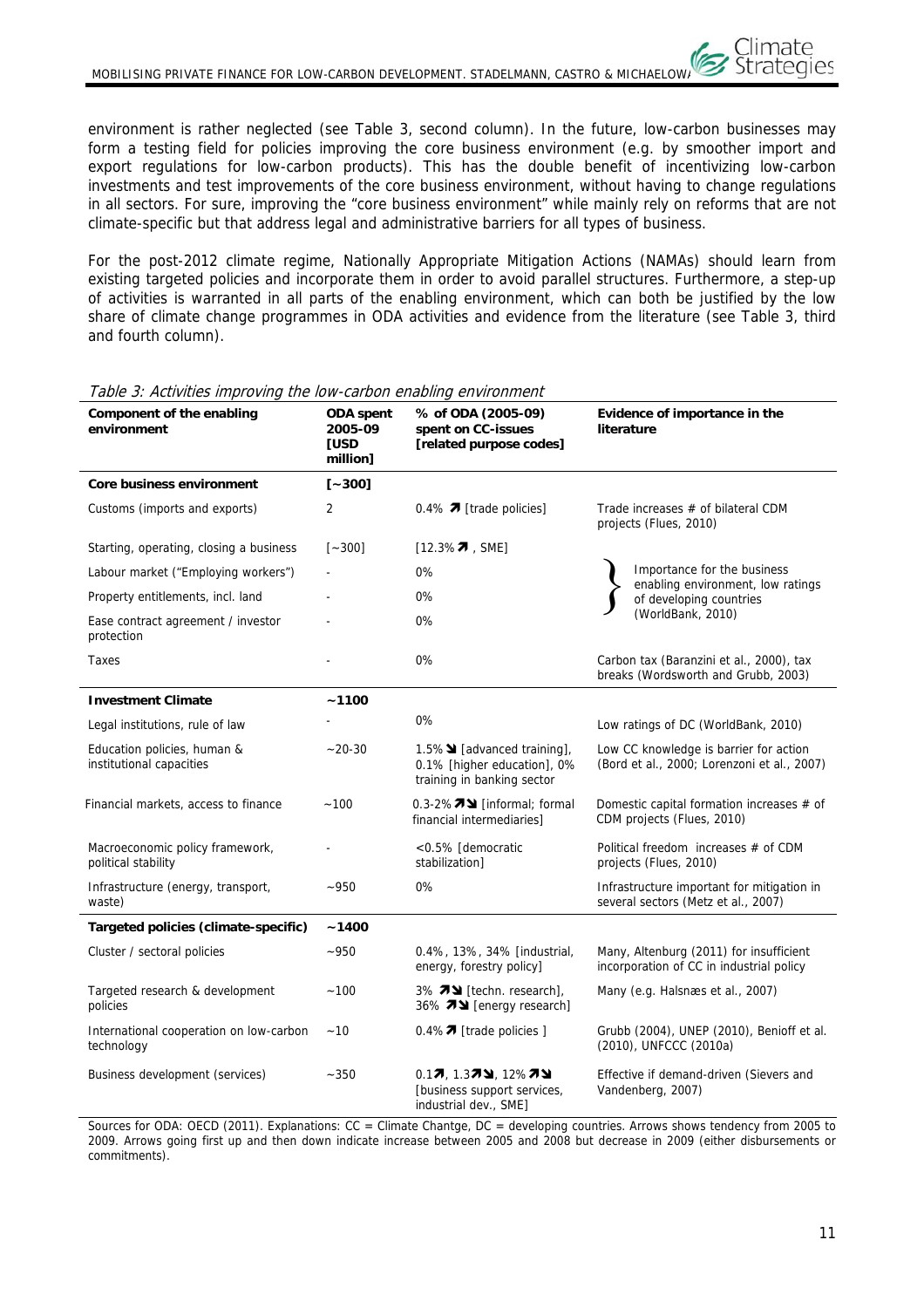# Is the leverage factor a good indicator for efficiency in mitigating greenhouse gases?

While clearly large volumes of private investments will be needed to achieve agreed climate goals (e.g. the 2 degree target), it is not obvious if efficiency in leveraging private funds always means enhanced efficiency in reducing GHG emissions.

To explore the correlation between leveraged funds and reduced emissions, we have studied data of the Clean Development Mechanism (CDM) as market mechanism and the Global Environment Facility (GEF) as public funding instrument. Those two channels just represent a minority of current climate finance flows (also consisting of bilateral grants and multilateral loans). Nevertheless, analysis of CDM and GEF is interesting because of two reasons: First, they provide project level data on  $CO<sub>2</sub>$  reductions and leveraged funds, which is missing for other channels. Secondly, they are similar to other funding channels. The GEF's instruments are similar to the ones of other public institutions as its projects are implemented through multilateral agencies. The CDM is the fundament for future, potentially much larger carbon market mechanisms, and has – as private-sector based instrument – similar challenges than public funding aiming to leverage private investments.

# **Overestimated ability of climate finance to leverage funds**

The efficiency in leveraging funds can be measured by the leverage factor (also called "leverage ratio"). While there are different definitions for the leverage factor (see Brown et al., 2011a for a recent overview), we define it here as the "ratio of leveraged (non-climate related) public and private funding to leveraging climate finance (so public funds or carbon market payments)<sup>"12</sup>.

Our comparison of actual project level data with leverage factors mentioned in the literature concludes that leverage factors in the range of 8-15 as reported in the literature are probably exaggerated (see Table 4). For instance, the CDM only achieves a leverage factor of 3-4.5, which is less than half of what is sometimes claimed. In case of the GEF, the official leverage factor is 6-7 but only half of the leveraged co-funding is private capital, while the other half are public funds, which will often be invested anyway. Therefore, the real leverage of the GEF is probably in the same range as for the CDM. In case of the Clean Technology Fund (CTF), the official estimate of leveraged funds even includes carbon market payments, which can hardly be seen as leveraged (Brown et al., 2011b). If we also subtract public funds claimed to be leveraged, we arrive at a leverage factor below 3. While the subtraction of all public funds may be too conservative (as some funds may indeed be additional) the amount of leveraged private funds may also be overestimated, as some funds would have flown anyway (see additionality discussion in the CDM).

Hence, policy makers should be less optimistic about the leveraging ability of climate finance: in the end, every funding source claims to leverage the other finance flows, and high leverage factors indicate that the private flows may have been invested anyway; e.g. leverage factors of more than 10 simply mean that more than 90% of the investment costs are covered by other finance sources. Leverage factors of 2-4 as mentioned in the 2009 UN Climate Financing report seem to be more reasonable. Tools for facilitating finance may leverage higher amounts of private finance but additionality has never been studied and finance facilitating tools may face decreasing returns (see above).

 $\overline{a}$  $12$  We do not distinguish between international and national funds here; both can be "leveraged".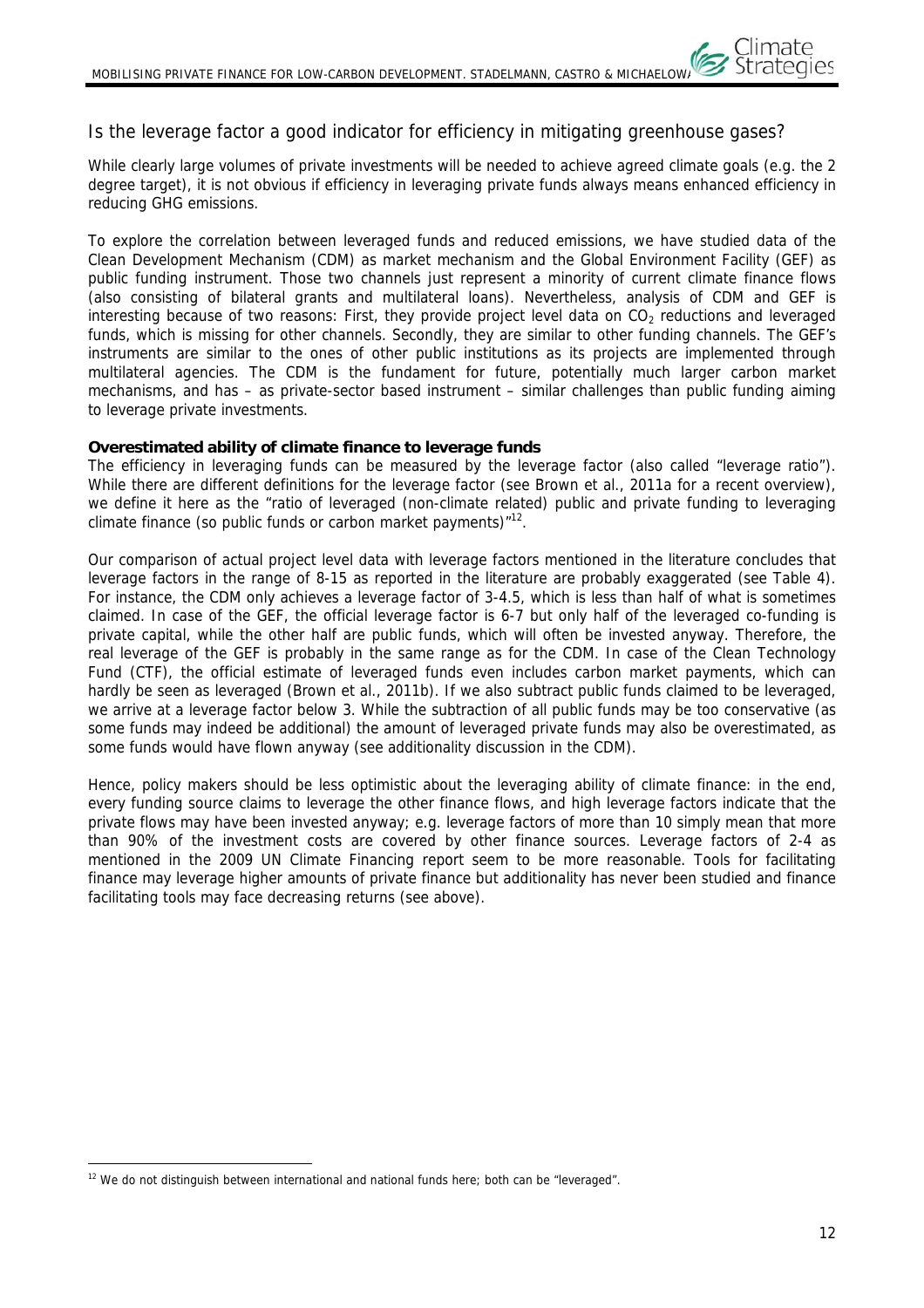

| Leveraging<br>institution | Leverage factor      |                          |                               | Leveraged<br>funds               | Leveraging<br>funds | <b>Source</b>                           |
|---------------------------|----------------------|--------------------------|-------------------------------|----------------------------------|---------------------|-----------------------------------------|
|                           | Our estima-<br>tion* | <b>Self</b><br>reporting | <b>External</b><br>estimation | (only private)<br>in our estim.) |                     |                                         |
| <b>GEF</b>                | $3 - 3.5*$           | 6.2                      |                               | Private/Public                   | Grants              | GEF (2010)                              |
| World Bank                |                      |                          | 3                             | Private/Public                   | Loans               | Cundy (2006)                            |
| <b>CTF</b>                | $2.6*$               | 8.4                      |                               | Private/Public                   | Loans               | CIF (2010)                              |
| General                   |                      |                          | $2 - 4$                       | Private                          | Grants/Loans        | UN (2010a)                              |
| <b>Public</b>             |                      |                          | $3 - 15$                      | Private/Public                   | ?                   | <b>UNEP (2009)</b>                      |
| <b>CDM</b>                | $3 - 4.5$            |                          | $< 9 - 10$                    | Investments                      | Carbon<br>credits   | Hepburn (2009), Hosier et al.<br>(2010) |

Table 4: Leverage factors in the literature and according to our own assessment

\*Including only private funding leveraged;  $CTF = Clean$  Technology Funds

 $\overline{a}$ 

#### **Leverage factors as questionable indicator for mitigation**

Our analysis of 232 CDM projects and 370 GEF projects concludes that the leverage factor is not a convincing indicator for mitigation efficiency. In the case of public institutions, leveraging funds may be beneficial for enabling more GHG reduction activities, but the correlation between efficiency in leveraging funds and GHG reductions, while positive, is not statistically significant. When only looking at leveraged private funds (analyzed with a sub-sample), the correlation between leveraging and mitigation efficiency is almost significant but a larger sample is needed to confirm this, as the correlation becomes statistically clearly insignificant, if we control for Chinese involvement.

For the CDM, we even have some indications that there is a leverage paradox: a high leverage factor can mean lower mitigation efficiency (see Figure 7). First, industrial gas and methane projects achieve high mitigation efficiency (tCO<sub>2</sub>/USD) but only low leverage factors, which makes sense in theory as all investment costs can be covered by the CDM. Second, if we take payments for CDM credits (expected credit value) as leveraging part, low-mitigation-efficiency projects tend to have the highest leverage factors. Thirdly, if we take payments for abatement<sup>13</sup> as leveraging part, then projects with very high leverage factors have high mitigation efficiency but are also more likely to be non-additional and, therefore, may not reduce emissions at all (not shown in Figure 7). Overall, no matter which definition we take, there is no (statistically significant) correlation between efficiency in leveraging funds and reducing greenhouse gases.

The only type of project where high leverage factors may mean higher efficiency in mitigating greenhouse gases are energy efficiency projects with negative incremental costs. In those cases, very low (or no) payments are needed to cover incremental costs. However, in such cases, other barriers like risks or information barriers exist and overcoming those barriers will require further funding.

<sup>&</sup>lt;sup>13</sup> Payments needed for covering incremental costs; CDM payments are often higher (e.g. in case of HFC, methane projects or energy efficiency), while in other cases (e.g. solar energy and other renewables) payments are often lower.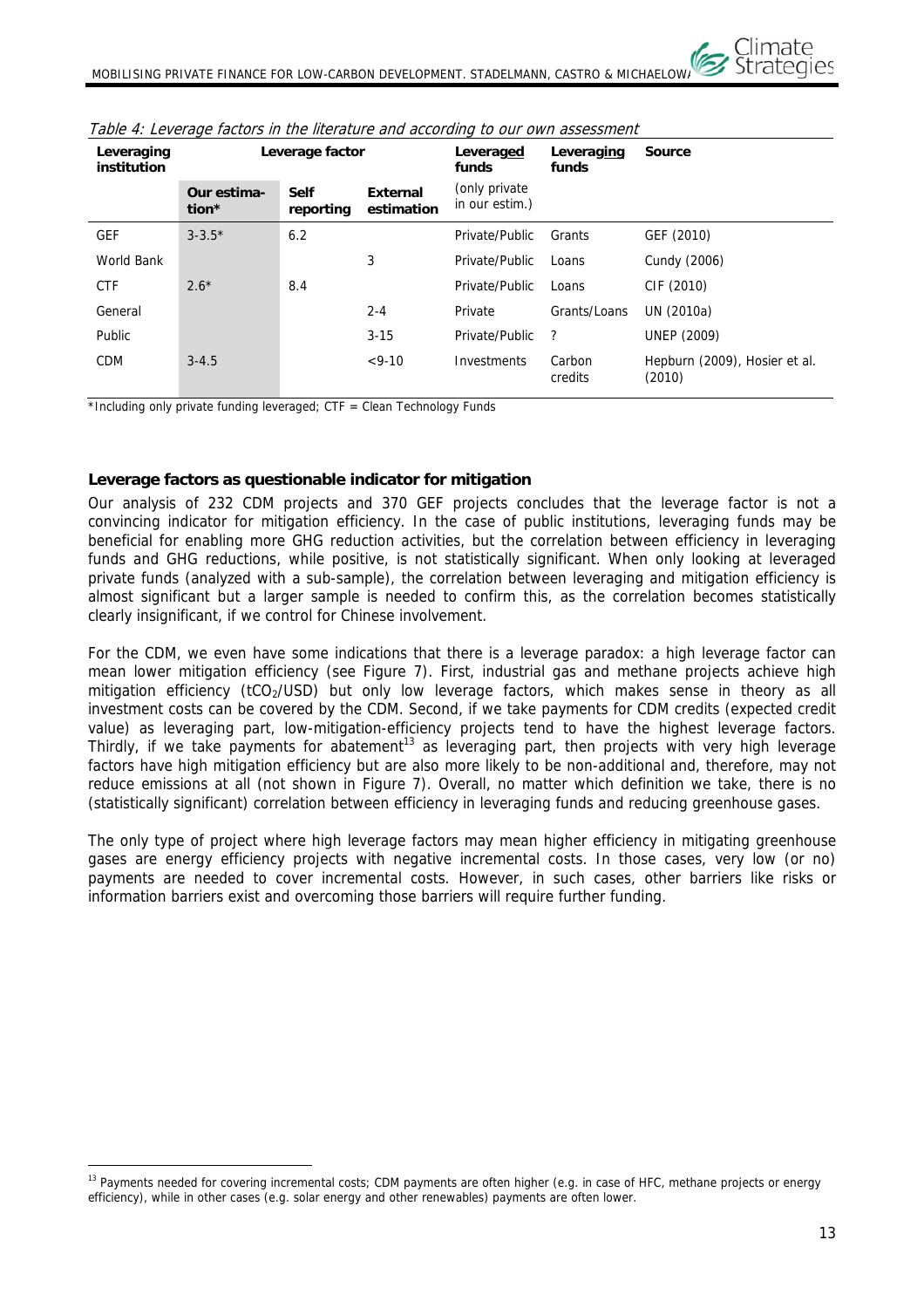

Figure 7: Comparison of leverage factor and abatement achievement per project type (CDM)

-5 Sources: Castro (2010) for mitigation efficiency (we use the inverse of their marginal abatement costs calculation, mean values, for credit income of 1<sup>st</sup> crediting period), URC (2011) for data on investments and credits. CDM credit value was estimated at 13.3 USD, see Stadelmann et al. (2011) for details. Negative efficiency means that the projects have negative abatement costs.

We conclude that policy makers should hesitate about setting a high leverage factor as a major goal of climate finance. Such a goal could mean that project types with high abatement cost are promoted and lowcost options are crowded-out. While promotion of high cost options with high leverage factors and long-term mitigation potential (e.g. solar energy) is needed as well, this does not mean that high leverage factors are beneficial by themselves.

As the CDM and the GEF represent just a part of the climate finance architecture, it would be desirable to study the efficiency of other mechanisms and instruments to reduce GHG and leverage private funds. Interesting fields of study are loans of development banks, for which data collection may be feasible, while it may be more difficult to collect data on public equity and quarantees.

# Accounting for (leveraged) private finance

While studies have closely examined data on *public* climate finance they have left data on *private* climaterelated funding flows largely unexplored. This is surprising, as there is wide acceptance for a key role of private finance in achieving low-carbon development, given that the private sector is responsible for the majority of investments in developing countries. Furthermore, accounting for "private finance" has also received a political dimension in the context of the goal of industrialised countries to mobilise USD 100 billion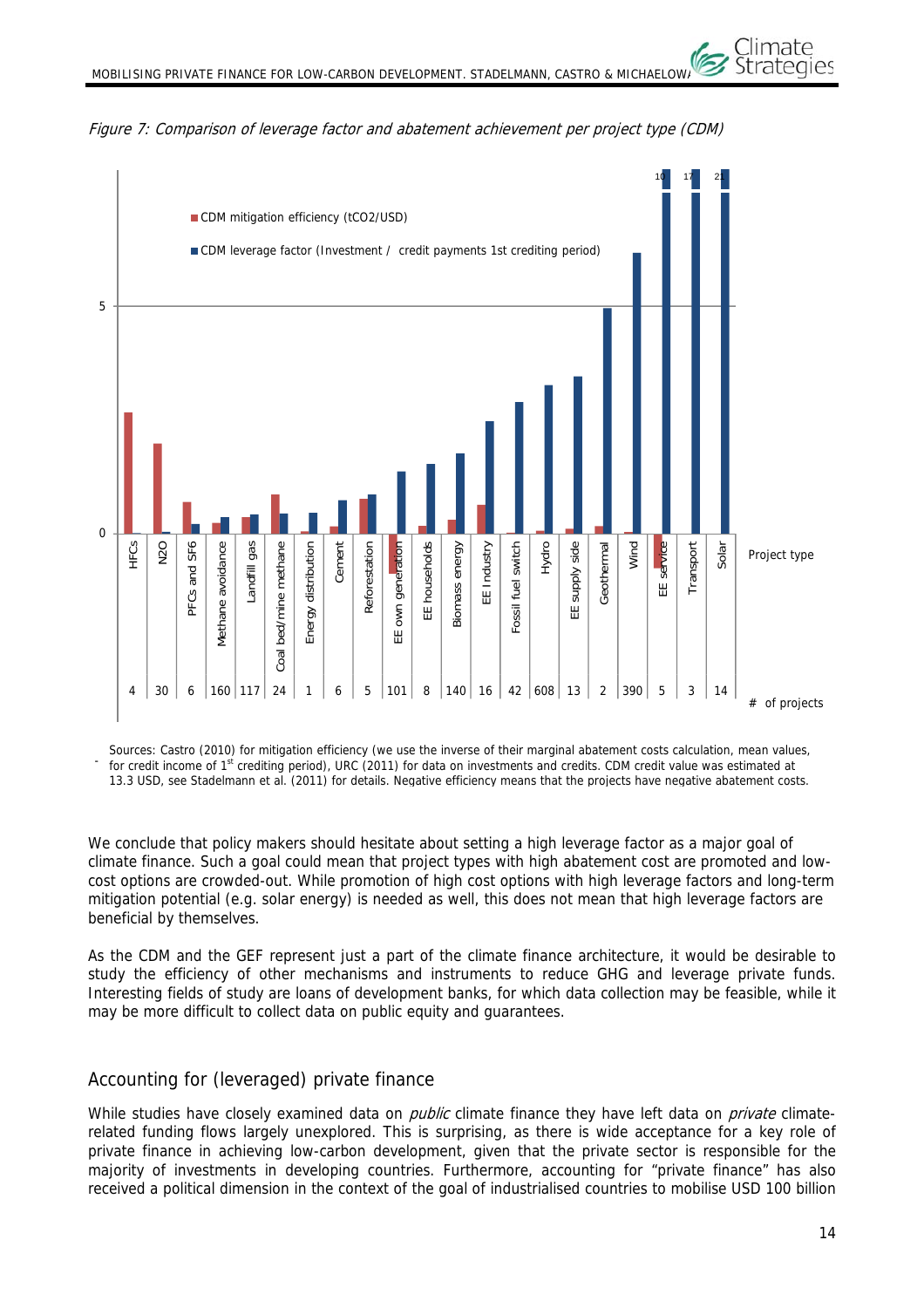of public and private finance to developing countries by 2020, on an annual basis. In this context, tracking private financial flows for climate finance is a precondition for transparency, improved access to finance and learning from successful programmes.

The existing literature has identified the following research gaps: definition of different private climate funding types, availability of data, the system for tracking flows, and criteria for including financial flows in the USD 100 billion figure.

#### **Private climate flows: more than just FDI and payments for carbon credits**

While most scholars and policy makers mainly analyse Foreign Direct Investment (FDI) and payments for carbon credits, we have identified a whole range of private finance related to climate change. Among investments, FDI is complemented by other investment flows such as portfolio investments, which refer to cross-border investments not taking substantial control of foreign companies. Furthermore, rather than focusing on North-South investments, we can also examine investments in Southern projects that have been mobilised by industrialised countries through public funding or carbon market payments. Then carbon market payments can be split into different categories: payments for abatement costs, transaction costs, and rents as well as payments above market price. Last but not least, voluntary climate funds are often neglected: beside voluntary offsets and private climate finance levies we may also think about climatefriendly migrant remittances<sup>14</sup>, private donations, corporate initiatives and payments for low-carbon products. Such payments for low-carbon products are relevant, as industrialised countries have increased their import of emissions-intensive products to an extent that their total consumption-related emissions have increased. One of the accounting problems is the overlapping of some types of finance; e.g. funding leveraged by carbon market payments are also accounted as foreign direct investments (see Figure 7).

Figure 8: Overview of private climate-relevant flows for low-carbon development



 $N-S = North-South$ 

# **Data on CDM available, while investment figures and data on voluntary funds missing**

We estimate that, in the years 2008-2010, annually USD 60-160 billion of private climate finance is flowing North-South or is invested in developing countries as consequence of industrialised countries' actions. The broad range of these estimates indicates the wide uncertainty and low quality of data in many of the categories just mentioned. Quality of data is best for carbon market payments (~USD 2 billion p.a.) and investments leveraged by carbon market payments (USD 15-30 billion per year<sup>15</sup>). While the number of carbon credits is exactly known, the credit price is only approximately known and the investment figures would be enhanced by knowing the exact year of investment. Less data is available for low-carbon FDI (roughly USD 30-40 billion p.a., as estimated by UNCTAD(2011)) and investments leveraged by industrialised countries' public funds (USD 20-90 billion p.a. - the large range is due to uncertainty on

Climate

 $\overline{a}$ <sup>14</sup> We are aware of several cases where migrants invest in or finance low-carbon technologies in their home countries.<br><sup>15</sup> This does not mean that the CDM leverage factor is 7.5-15 in case of the CDM (the leverage facto

correct). The reason for the discrepancy in figure is that investments are taken place at the beginning, while credit payments will periodically come in the next 7-10 years. Even if no investments will be leveraged by the CDM any more, CDM payments will still be flowing in for years.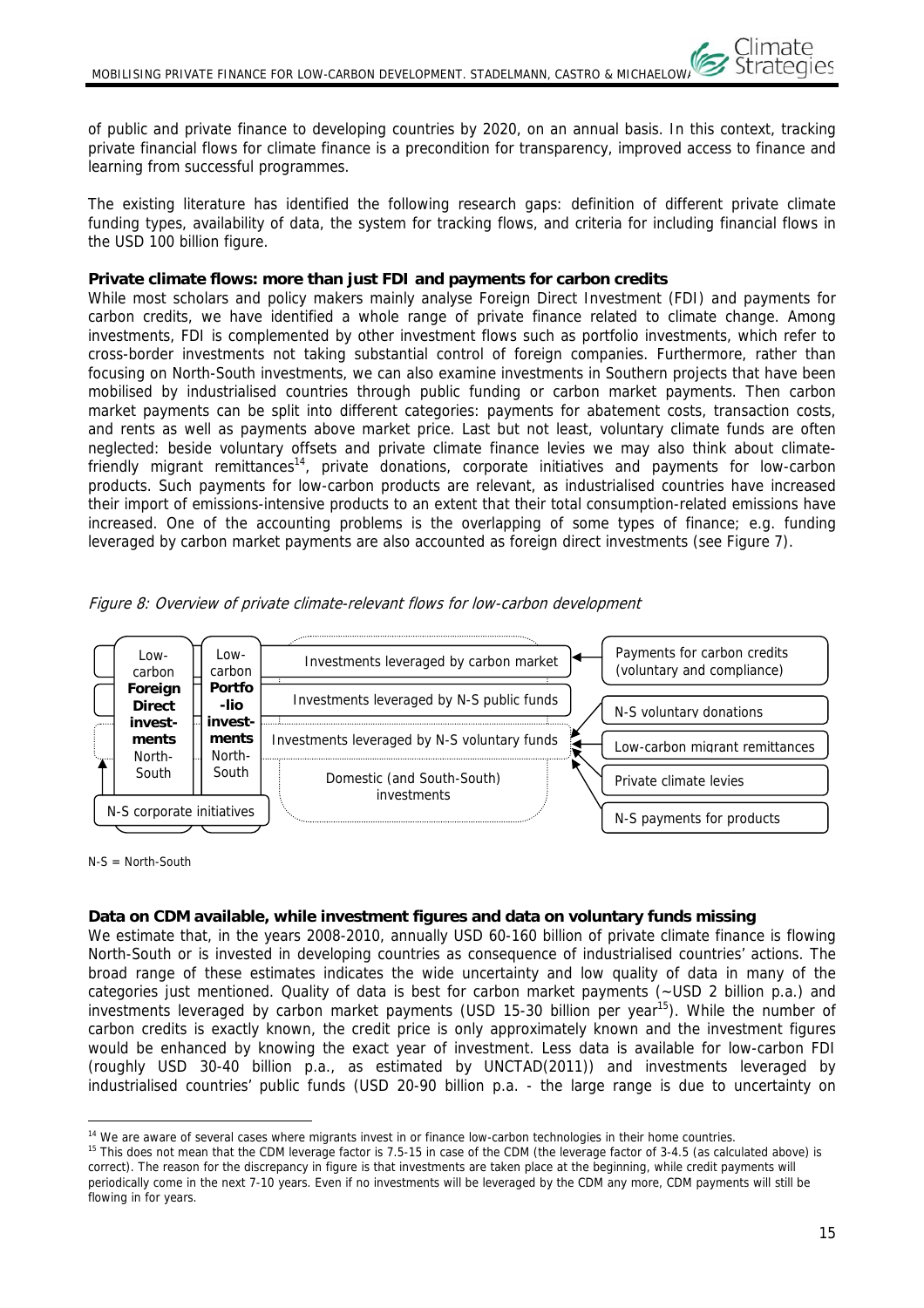climate benefits of public funds and public-private leverage ratios<sup>16</sup>). Even less is known on voluntary funds, where only voluntary offsets and private levies for climate finance are confidently estimated at USD 0.25 billion per year. For other voluntary flows, no data on climate-friendliness is known but billions are potentially paid; e.g. North-South migrant remittances amount to USD 150-200 billion (UNCTAD, 2011) and private donations reach USD 50 billion per year (Hudson Institute, 2011).

### **Advantages of a decentralised tracking system with strong guidance by the UN**

This is a complex area to attempt to fathom, but international financial promises require some kind of system for tracking the level of different types of financial flows. Buchner et al. (2011) provide two strawman proposals for tracking climate finance, one with all information flowing through national communications to the UNFCCC, and a one involving international institutions directly reporting to the UNFCCC. Our analysis of different institutions concludes that a system relying on data of international organisations rather than national reporting has several potential advantages: experience in collecting data, established tracking systems, speed of release through real-time updating, and consistency of categorisation, which ensures comparability of data. Annual or biennial national communications may have a complementary role, providing additional data where needed and on a voluntary basis. The UNFCCC will certainly have central functions such as analysing (or even verifying) reported data, setting up definitions and procedures for tracking and analysing private flows, and finally providing guidance to data collecting institutions, which may include private actors. Some of the functions (especially the more technical ones) may be delegated to the new Standing Committee on Climate Finance, whose role is still to be defined. Any tracking system will have to deal with the challenges of overlaps in data collection, confidentiality barriers and assuring that the COP has the authority to define climate finance. We imagine that a system where tracking and verification rules are set by the UNFCCC, where experienced and independent institutions collect data and where reporting is regular but organised efficiently may deal with these challenges.

#### **Inclusion in USD 100 billion: the solution is neither none nor six criteria**

Including all private climate flows in claims of meeting the international goal to provide USD 100 billion by 2020 will not be meaningful, as private flows relevant from a North-South perspective may already exceed USD 100 billion today, and some private funds may not be steered by climate policy. Therefore, some private funding types may have to be excluded from being counted in meeting that pledge, using criteria that can be politically agreed as valid. As three initial criteria for what should count towards meeting the Cancun Agreements, we propose those which can show *additionality* (mobilized by public actions), predictability (some stability over time), and basic equity (no negative redistribution and finance to the most vulnerable). Furthermore, three other criteria may be applied. First, that there be "no double counting with emission reduction targets," as this would further decrease the already low ambition of international pledges. Second, private finance should "address barriers" - as finance flowing after investment barriers have been removed do not make any difference. Finally, it must be required that there be reliable and complete *data available to verify* the level of funding.

Only two funding types fulfil all six criteria (see Table 5): carbon market payments that go beyond the standard market prices, and private levies for private finance, which together amount to less than USD 0.15 billion per year currently. As this may not be the level of private finance envisioned in the Copenhagen Accord, and applying very strict criteria will make industrialised countries unwilling to still strive for the USD 100 billion target, policy makers may have to exclude some criteria. If "double counting" is excluded then carbon market payments are part of the USD 100 billion, but the level of private flows will not exceed USD 2 billion at present. If we exclude "addressing barriers", then leveraged private finance and some low-carbon FDI are included, raising the private finance number potentially above USD 100 billion, already today. This shows that the selection of criteria is absolutely crucial for the relevance of climate funding targets.

 $\overline{a}$ 

<sup>&</sup>lt;sup>16</sup> We assumed a conservative private-to-public leverage ratio of 2-4 and used public finance data from OECD (2011), Kehler Siebert et al. (2010) and UN (2010b)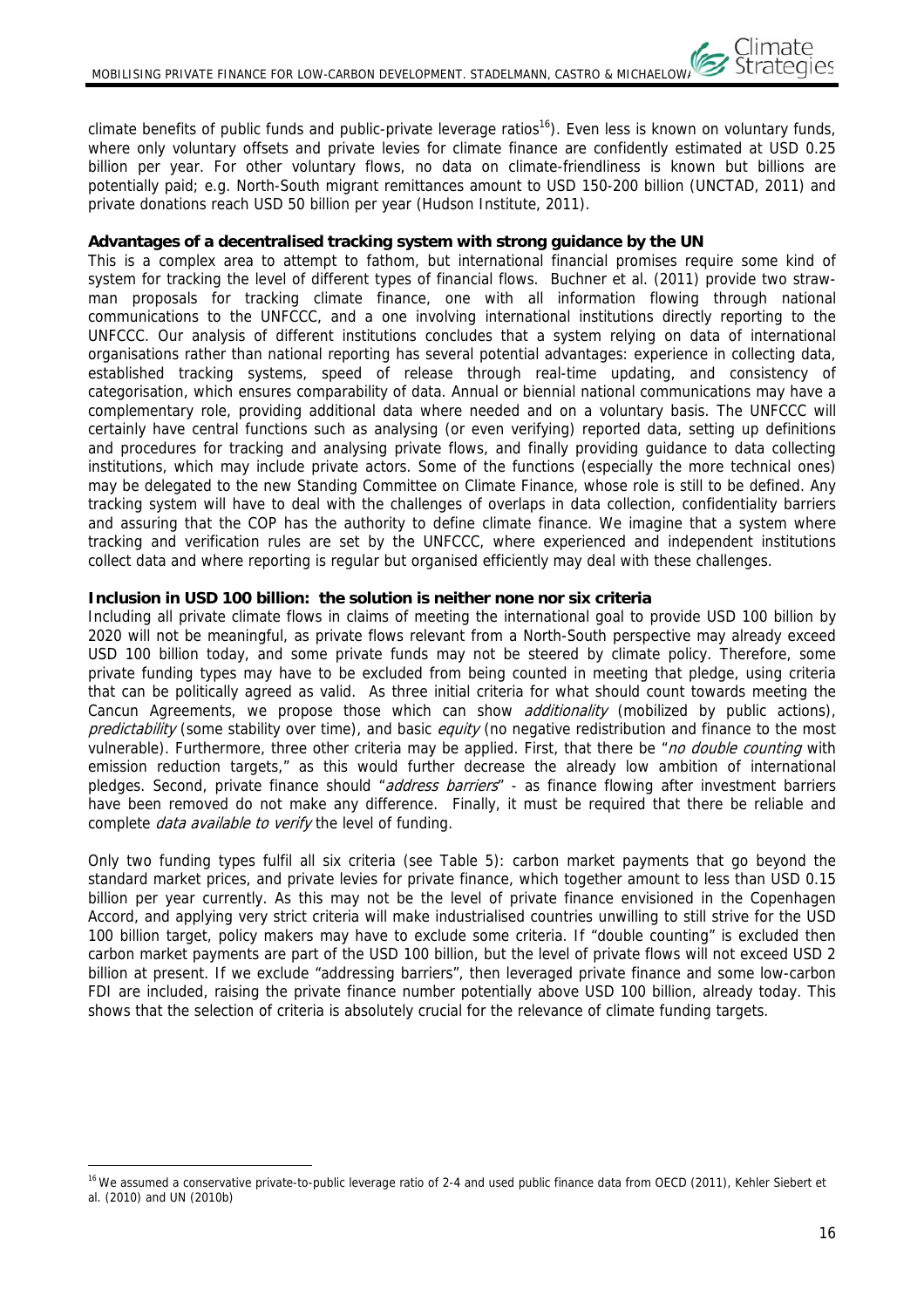| Possible criteria →          |                                     | Mobilisation        | Predicta-      | Basic equity;<br>finance for | No double              | Addresses<br>barriers     | Data<br>(current->             |
|------------------------------|-------------------------------------|---------------------|----------------|------------------------------|------------------------|---------------------------|--------------------------------|
| Type of fund $\blacklozenge$ |                                     | by govern-<br>ments | bility         | <b>LDCs</b>                  | counting w.<br>targets |                           | potential)                     |
|                              | <b>Climate friendly investments</b> | $x/\sqrt{2}$        | (x)            | (x)                          | $\sqrt{x}$             | (x)                       | $(x)->(\checkmark)$            |
|                              | For. direct investment (BAU)        | (x)                 | $\checkmark$   | (x)                          | ✓                      | (x)                       | $(\check{ }')$                 |
|                              | Other investments (BAU)             | (x)                 | ×              | $\boldsymbol{\mathsf{x}}$    | $\checkmark$           | (x)                       | (x)                            |
|                              | Leveraged by public agencies        | $\checkmark$        | $\checkmark$   | $(\check{y})$                | $\checkmark$           | $\pmb{\times}$            | $(x)->(\checkmark)$            |
|                              | Leveraged by carbon market          | $\checkmark$        | (x)            | (x)                          | ×                      | $\boldsymbol{\mathsf{x}}$ | $\checkmark$                   |
|                              | Carbon credit payments (all)        | $\checkmark$        | $(\checkmark)$ | (x)                          | $\pmb{\times}$         | $\checkmark$              | $(\checkmark)$ -> $\checkmark$ |
|                              | For abatement costs                 | ✓                   | $(\check{ }')$ |                              | ×                      | $\checkmark$              | $(x)->(\checkmark)$            |
|                              | For transaction costs               | $\checkmark$        | $(\check{ }')$ |                              | ×                      | $\checkmark$              | $(x)->(\checkmark)$            |
|                              | For infra-marginal rents            | $\checkmark$        | $(\check{ }')$ |                              | ×                      | $(\check{ }')$            | $(x)->(\checkmark)$            |
|                              | Above market price                  | $\checkmark$        | $(\check{y})$  | $(\checkmark)^*$             | $(\check{ }')$         | $\checkmark$              | $(x)->(\checkmark)$            |
|                              | <b>Voluntary funds</b>              | (x)                 | ?              | $(\check{c})$                | $\checkmark$           | $\checkmark$              | $(x)->(\checkmark)$            |
|                              | Migrant remittances                 | (x)                 | $\checkmark$   | $(\check{ }')$               | ✓                      | $\checkmark$              | (x)                            |
|                              | Private donations                   | (x)                 | $\checkmark$   | $\checkmark$                 | $\checkmark$           | $\checkmark$              | $(x)->(\checkmark)$            |
|                              | Voluntary offsets                   | (x)                 | $(\check{ }')$ | (x)                          | $\checkmark$           | $\checkmark$              | $(\check{ }')$                 |
|                              | Corporate initiatives               | (x)                 | ?              | $\overline{\phantom{a}}$     | ✓                      | ✓                         | $x ->(x)$                      |
|                              | Payments for products               | (x)                 | ?              | (x)                          | ✓                      | $\checkmark$              | $(x)->(\checkmark)$            |
|                              | Private GHG levies                  | $(\check{ }')$      | ?              | ?                            | ✓                      | $\checkmark$              | $(x)->(\checkmark)$            |

### Table 5: Types of private climate flows assessed against criteria for inclusion in the 100 billion USD figure

 $\overline{\checkmark}$  = fulfilled,  $(\checkmark)$  = almost fulfilled, (x) rather not fulfilled, x not fulfilled, \* payments above market price may help to promote more expensive projects in LDCs. Therefore, they may rather fulfil the basic equity criterion.

A meaningful political decision would aim for a private finance figure that requires an increase of public climate funds to reach the USD 100 billion by 2020, but this increase must be achievable. Neither including all private flows nor including very few, as given in the case of applying all six criteria, fulfils this requirement for a meaningful political decision. The largest challenge is to define the amount of leveraged investments to be included; too lenient a definition may make the USD 100 billion figure meaningless.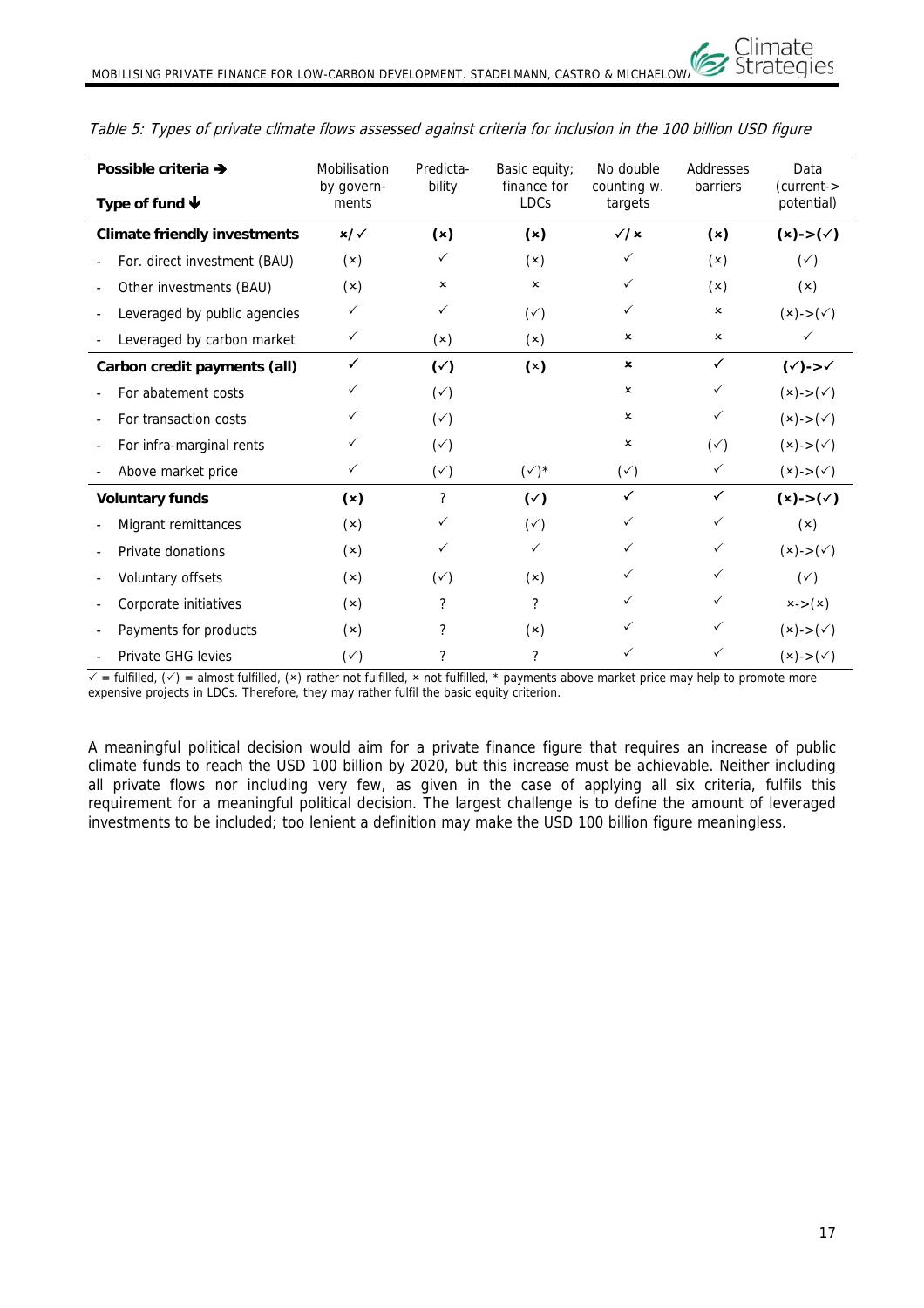# Conclusions

Annual investments in the range of hundreds of billions of USD will be needed for allowing developing countries to follow an emission path that is compatible with the 2 degree global warming target as agreed in international climate negotiations. This study has examined different ways in which international funding flows, including both public and carbon market flows, can leverage low-carbon investments by alleviating different types of barriers. Furthermore, we have analysed the interrelation between efficiency in mobilising funds and reducing greenhouse gases, as well as ways to accounting private finance flows, which is both important for learning and for accountability.

#### **Barriers for investments and public sectors tools: combination is the key to success**

We have identified four major barriers for private sector investments in developing countries; incremental costs of technology, access to finance (mainly due to investment risks and underdeveloped financial markets), capacity and knowledge barriers, as well as regulatory barriers. For alleviating these barriers different public sector tools are available, both international and domestic ones. While we have analysed the effectiveness of these different tools separately (see major conclusions below), we have often found situations in which effectiveness was dependent on progress with other tools. For example, finance facilitating tools have limited potential, unless incremental costs are covered and capacity building as well as regulatory reforms take place. Therefore, successful leveraging of private investment will often not be possible by applying one tool on its own but rather using a combination of tools will be required, tailored to the specific technologies and countries (see our country case studies of Peru and Vietnam).

#### **Tools reducing incremental costs: expansion of international carbon markets is needed**

In most developing countries, public support is missing to introduce the most efficient tools for addressing incremental costs (cap-and-trade or carbon taxes); most countries even struggle removing their fossil fuel subsidies. Therefore, incremental costs will mainly have to be met by subsidies, such as feed-in-tariffs, which are less efficient due to free-riding effects. Substantial expansion of international subsidies through public funds is hardly imaginable due to high costs and limited public funds. Using international subsidies would be most effective when focusing on very low-cost potential without development benefits (e.g. HFC plants), similar to the Multilateral Fund for the Implementation of the Montreal Protocol. Furthermore, stricter monitoring and verification processes would have to be introduced.

In this situation, international carbon markets will remain a major tool to cover incremental costs. While the Clean Development Mechanism (CDM) as main North-South carbon market instrument has successfully leveraged substantial private investments and reduced emissions, it suffers from several problems, e.g. freeriding, relatively high transaction costs for small projects and the omission of low-cost potential in the building, forestry and transport sectors. As these problems can only partly be remedied by the expansion to CDM Programmes of Activities, also new market mechanisms, such as sectoral crediting will have to be introduced, which may reduce transaction costs, cover further sectors and be a step towards national level cap-and trade. Still, these new mechanisms will only be more efficient than the CDM, if they can transmit the price signal to the private sector and avoid free-riding by setting conservative sectoral targets.

#### **Facilitating finance: an important complementary tool but more risks have to be taken**

Given problems in covering incremental cost, tools to facilitate finance (mainly by reducing risks), e.g. public equity, debt and guarantees, have become fashionable. Indeed, such tools can overcome "access to finance" barriers, which even exist when incremental costs are covered. Finance facilitating tools can leverage private finance in three ways; by signalling that interesting investments opportunities are available, by covering risks and by increasing liquidity in markets that are not fully developed.

While these tools have the potential to leverage substantial private capital, their application and effectiveness is limited due to four challenges: lack of bankable projects (deal flow problem), inability to leverage funds when returns are very low or negative, free-riding, moral hazard, and hesitance of public institutions to take risks. Therefore, finance facilitating tools will be most useful when complemented with capacity building, coverage of incremental costs, and the right regulatory environment. Their impact may also be expanded if the public covers further risks, as successfully applied in newer public-private funds, e.g. GEEREF or the Global Climate Partnership Fund.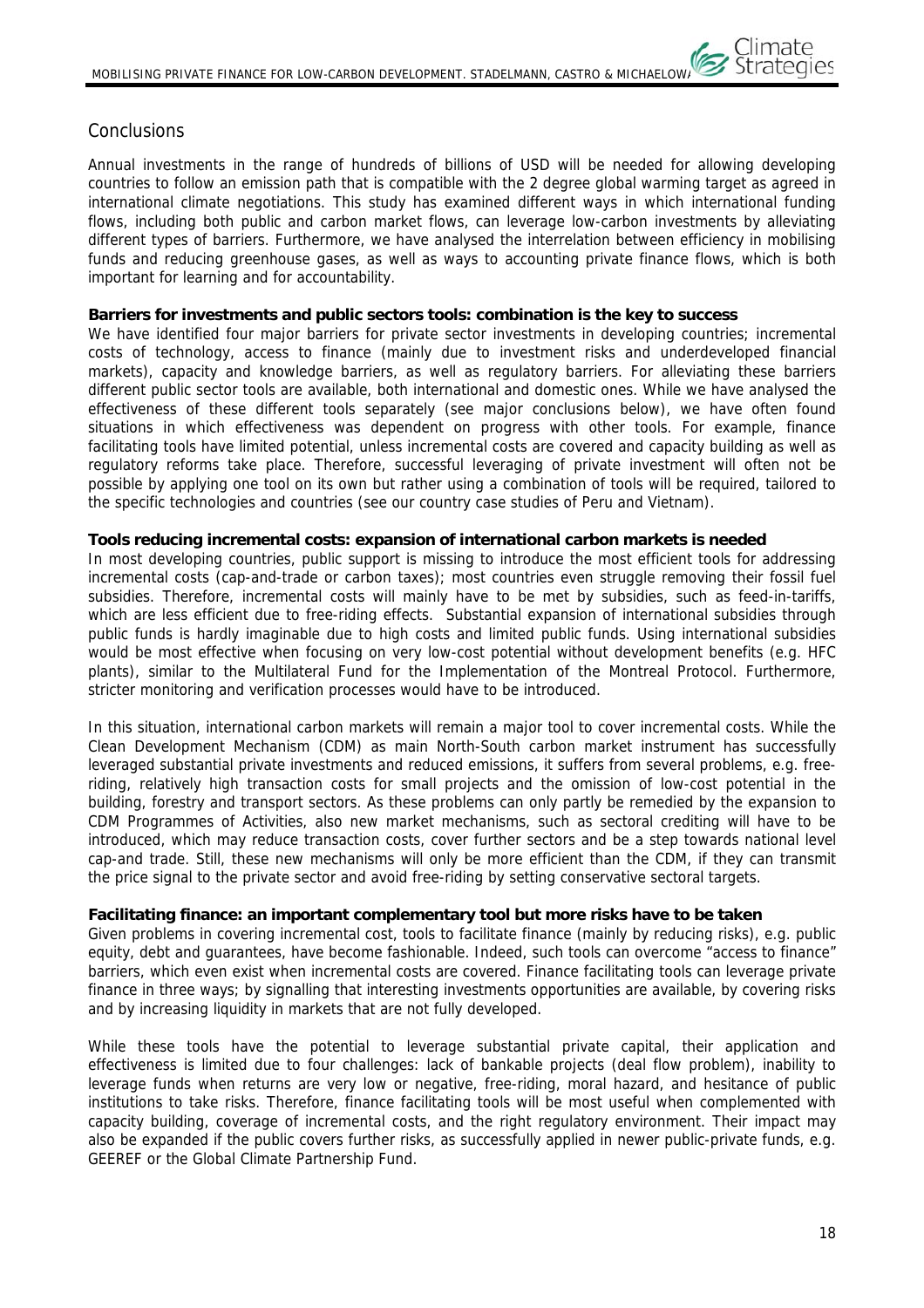### **Capacity building: to be demand-driven and combined with concrete programmes and finance**

Capacity building has received increased attention in climate negotiations, but programmes targeting the business sector have hardly been discussed. While several programmes are implemented by international public finance, there is still potential for expansion, as suggested by the small share of climate-related in total business sector programmes and the capacity building needs mentioned by developing countries. Major lessons can be learned from existing programmes on business sector capacity building: programmes are more effective if they have realistic targets and target groups, if they are driven by demand and in-country processes, and if they are connected to financing of projects.

These lessons are similar to the one of CDM capacity building, which is another way of indirectly leveraging private funds. Here, programmes including concrete project development have been more successful than generic capacity building workshops. While CDM capacity building can now be downsized and focused on Programmes of Activities, more initiatives are needed for new market mechanisms, with the need to spend USD 1-5 billion for capacity building in the start-up phase.

#### **Building an enabling environment: why international actors can do more**

In the long-term, low-carbon investment will rely on the right investment framework, also called the "enabling environment". Setting up "Nationally Appropriate Mitigation Actions", with specific climate policies, will be the most important part of this. However, also reforms in the core business environment (e.g. customs, administrative burden) and the investment climate (e.g. infrastructure, rule of law) will be needed to generate the right investment framework. While these reforms have to take place in developing countries, international institutions can have an important role in providing know-how and advice. As the share of climate change activities to improve the enabling environment (all parts, core business environment, investment climate and target sectoral policies) is small, substantial expansion is still possible.

#### **Leverage factor: poor indicator for efficiency in reducing greenhouse gases**

The leverage factor, the ratio between leveraged funding and public climate finance that mobilises this funding, is often reported as indicator for successful programmes. However, efficiency in leveraging funds may not equal efficiency in reducing greenhouse gases. Indeed our analysis of hundreds of CDM and GEF projects has not showed a statistically significant correlation between the two. In case of the CDM, we have even some indications that high leverage factors may rather mean higher costs in reducing  $CO<sub>2</sub>$ . This is because projects with high leverage factors tend to be rather not "additional" and low-cost projects that can be financed by the CDM alone have very low leverage factors.

The second conclusion is that leverage factors are often overestimated. While the funding institutions report leverage factors of up to 10-15, the real leverage factors are closer to 3-5 as shown by our project-level analysis. The overestimation is due to the fact that most numbers assume that all involved funding has only flown because of climate finance. This is very optimistic considering the additionality discussion in the CDM and the fact that leveraged funding often includes public money that is mostly invested anyway.

#### **Accounting of private finance: data is missing and not all can be part of the 100 billion USD**

Finally, we estimate that USD 60-160 billion of private finance may be relevant from a North-South climate change perspective (years 2008-2010). These financial flows include foreign direct investments (FDI), carbon market funds, investments leveraged by international public sector tools and, as often neglected, a variety of voluntary funds. For most private finance, data is missing or hardly accurate. Therefore, an international system for defining and tracking private climate funds is needed; international organisations (e.g. UNCTAD) may be suited to collect data due to their experience, while the UNFCCC may be the focal point for data analysis and guidance.

It is still undecided, which types of private finance will be considered as part of the 100 billion USD that industrialised countries have pledge to mobilise by 2020 on an annual basis. Including all considered private financial flows would make this target meaningless, as the goal may already be achieved today. It is also not useful to apply all potential selection criteria (additionality, predictability, equity, no double counting, addressing barriers, data availability), as this would limit private climate finance to carbon market payments above market price and private levies due to public pressure, which account for less than USD 1 billion per year today; such a narrow definition of private climate finance is certainly not acceptable for some parties and may induce them to refrain from pursuing the target. Therefore, some criteria will probably have to be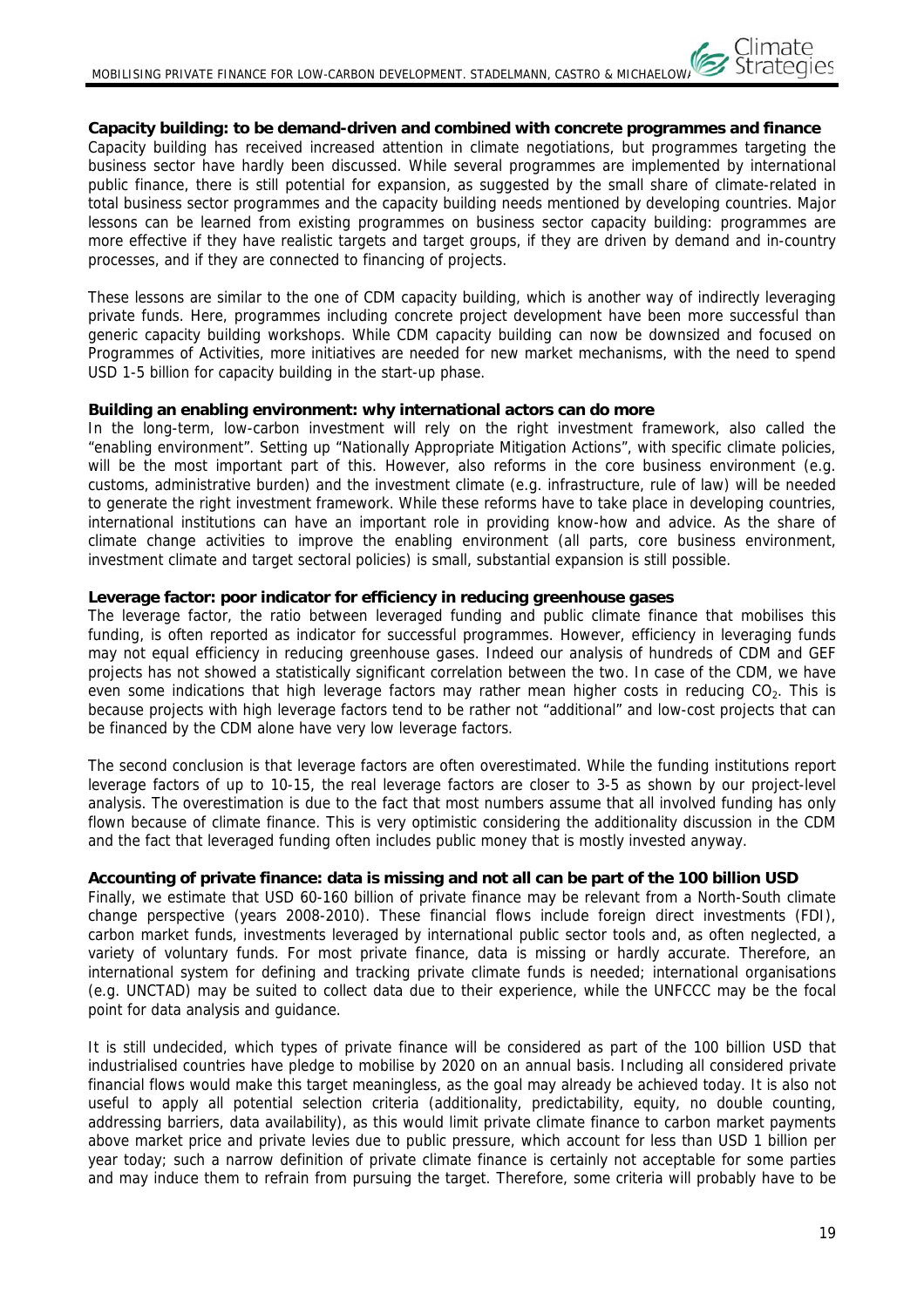excluded. The most important question is to which extent private investments are included, as they are responsible for the bulk of private climate flows, and including all these investments would mean private climate finance figures already beyond the USD 100 billion target already today.

Climate<br>Strategies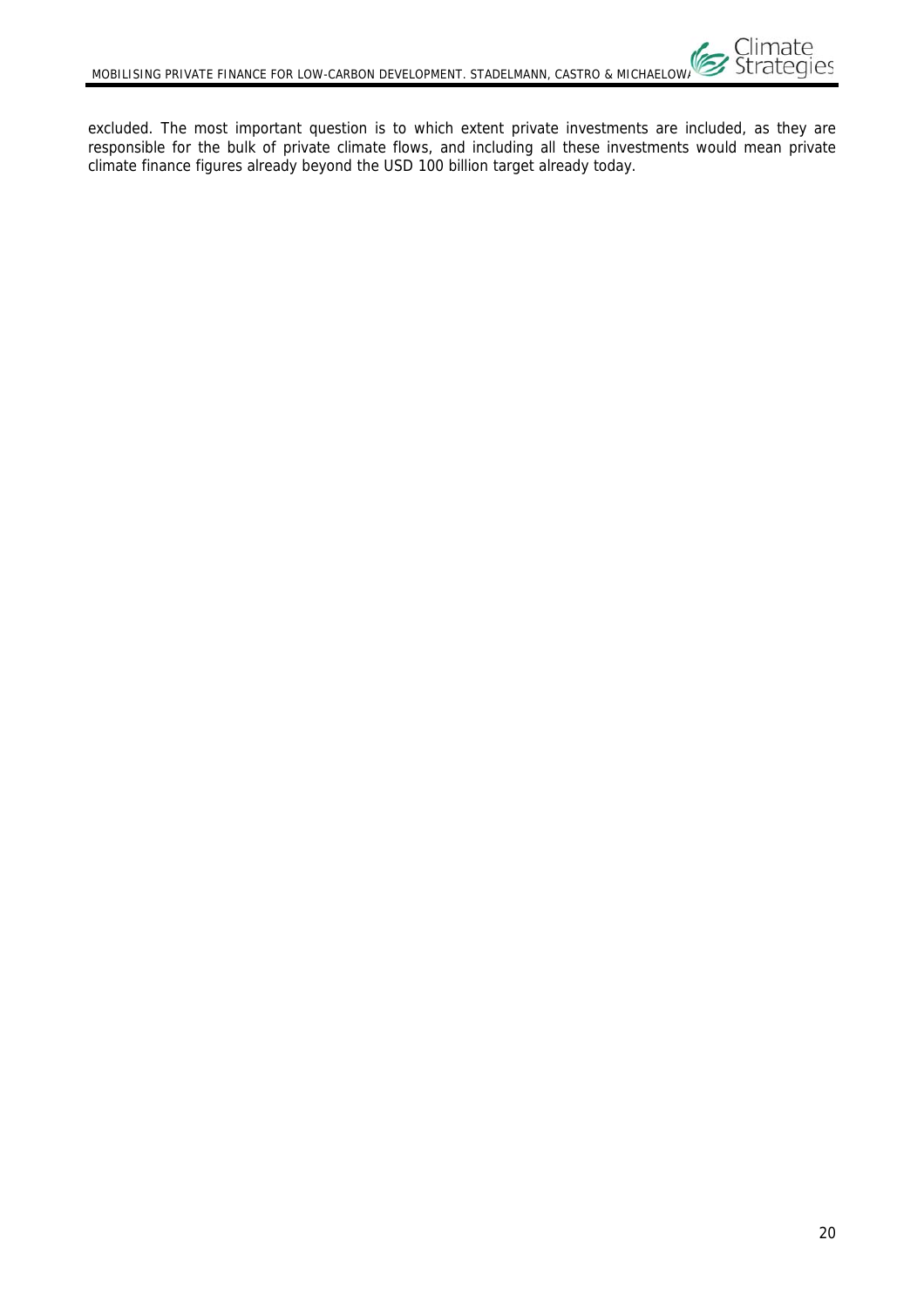# References

- Altenburg, T., 2011. *Industrial Policy in Developing Countries. Overview and lessons from seven country* cases. Discussion Paper 4/2011. Deutsches Entwicklungsinstitut, Bonn.
- Baranzini, A., Goldemberg, J. and Speck, S., 2000. A future for carbon taxes. *Ecological Economics*, 32(3). 395-412.
- Baumol, W.J. and Oates, W.E., 1988. The theory of environmental policy. Second edn. Cambridge University Press, Cambridge.
- Benioff, R., de Coninck, H., Dhar, S., Hansen, U., McLaren, J. and Painuly, J., 2010. Strengthening Clean Energy Technology Cooperation under the UNFCCC: Steps toward Implementation. National Renewable Energy Laboratory, Golden.
- Boldt, J., Nygaard, I., Hansen, U.E., Lærke, S. and Trærup, M., 2010. Guiding the Process of: Overcoming Barriers to the Transfer and Diffusion of Climate Technologies. Draft Version 01.1. UNEP work document. UNEP Risoe, Riskolde.
- Bord, R.J., O'Connor, R.E. and Fisher, A., 2000. In what sense does the public need to understand global climate change? Public Understanding of Science, 9(3). 205-18.
- Brown, J. and Jacobs, M., 2011. Leveraging private investment: the role of public sector finance. ODI Background Note. Overseas Development Institute, London.
- Brown, J., Buchner, B., Sierra, K. and Wagner, G., 2011a. Leveraging climate finance: a survey of methodologies Climate Finance Effectiveness Background Paper #1 Environmental Defense Fund, Climate Policy Initiative, Brookings Institute, Overseas Development Institute, New York, Venice, Washington DC, London.
- Brown, J., Mironiuk, M., Mostert, W. and Tilch, S., 2011b. Smart Climate Finance: designing public finance strategies to boost private investment in developing countries. Report commissioned by the GIZ on behalf of the German Ministry of Economic Cooperation and Development BASE / Frankfurt School of Finance and Management, Basel / Frankfurt.
- Butzengeiger, S., Castro, P., Dransfeld, B., Michaelowa, A., Okubo, Y., Skogen, A. and Tangen, K., 2010. New Market Mechanisms in a Post 2012 Climate Regime – Challenges and Opportunities, Report to the German Federal Environment Agency. Zurich, Hamburg and Oslo. University of Zurich, Perspectives and Point Carbon.
- Castro, P., 2010. Climate Change Mitigation in Advanced Developing Countries: Empirical Analysis of the Low-hanging Fruit Issue in the Current CDM. CIS Working Papers, 54/2010. Center for Comparative and International Studies (CIS), ETH Zurich and University of Zurich, Zurich.
- CDM Watch, 2010. CDM Panel Calls for Investigation over Carbon Market Scandal. http://www.cdmwatch.org/wordpress/wp-content/uploads/2010/07/Press-Release\_CDM-Panel-Calls-for-Investigation-over-Carbon-Market-Scandal.pdf, accessed 30th October 2010.
- CIF, 2010. Climate Investment Funds. http://www.climateinvestmentfunds.org/cif/, accessed 7th January 2010.
- Cundy, C., 2006. World Bank raises spending, exceeds target, on renewables. *Environmental Finance* 7(10), 14.
- Deutsche Bank Group, 2010. GET FIT Program: Global Energy Transfer Feed in Tariffs for Developing Countries DB Climate Change Advisors.
- Flues, F., 2010. Who hosts the Clean Development Mechanism? Determinants of CDM project distribution. CIS Working Papers, 53/2010. Center for Comparative and International Studies (CIS), ETH Zurich and University of Zurich, Zurich.
- GEF, 2010. Annual Report 2009. Global Environment Facility, Washington D.C.
- Hall, D.S., Levi, M.A., Pizer, W.A. and Uenom, W.A., 2008. Policies for Developing Country Engagement. The Harvard Project on Climate Agreements Discussion Paper Series, B. C. f. S. a. I. Affairs (ed). 08-15, Harvard Kennedy School, Cambridge, MA.
- Halsnæs, K., Shukla, P., Ahuja, D., Akumu, G., Beale, R., Edmonds, J., Gollier, C., Grübler, A., Ha Duong, M., Markandya, A., McFarland, M., Nikitina, E., Sugiyama, T., Villavicencio, A. and Zou, J., 2007. Framing issues. Climate change 2007. Mitigation of climate change. Contribution of Working Group III to the Fourth assessment report of the Intergovernmental Panel on Climate Change, B. Metz, O. R. Davidson, P. R. Bosch, R. Dave, and L. A. Meyer (eds.). Cambridge University Press, Cambridge ; New York. 117-67.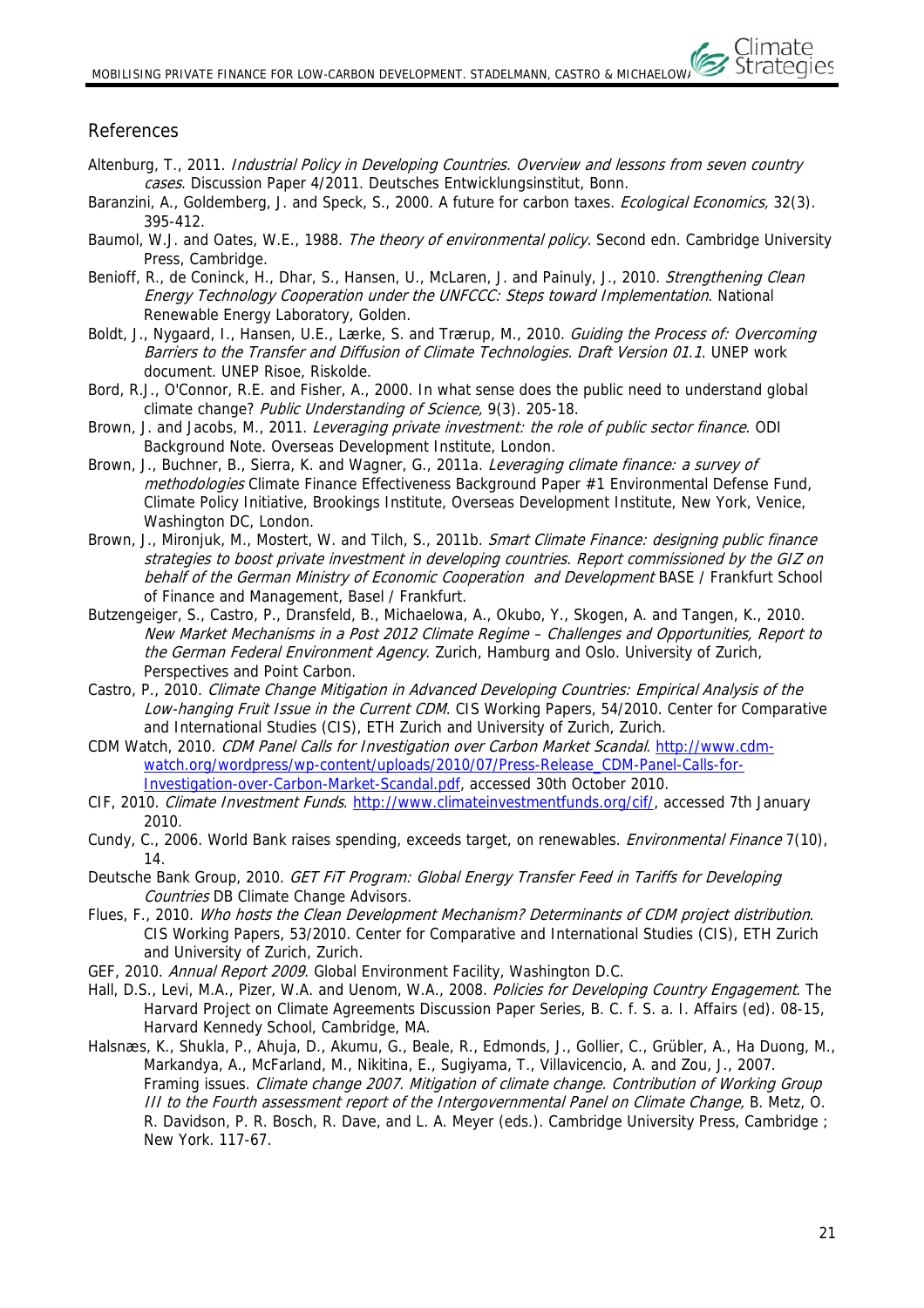- Hepburn, C., 2009. International Carbon Finance and the Clean Development Mechanism. The Economics and Politics of Climate Change, D. Helm and C. Hepburn (eds.). Cambridge University Press, Cambridge.
- Hosier, R., Kulichenko, N., Maheshwari, A., Toba, N. and Wang, X., 2010. Beyond the Sum of Its Parts. Combining Financial Instruments for Impact and Efficiency. Development, Climate and Finance. Issues Brief #3, June 2010. World Bank, Washington D.C.
- Hudson Institute, 2011. The Index of Global Philanthropy and Remittances 2011. Hudson Institute Center for Global Prosperity, Washington, D.C.
- IEA, 2009. World Energy Outlook 2009. International Energy Agency, Paris.
- Justice, S., 2009. Private Financing of Renewable Energy. UNEP Sustainable Energy Finance Initiative, Bloomberg New Energy Finance & Chatham House, Geneva/Paris.
- Kehler Siebert, C., Atteridge, A. and Klein, R.J.T., 2010. Bilateral Finance Institutions and Climate Change. A Mapping of 2009 Climate Financial Flows to Developing Countries. United Nations Environment Programme, Paris.
- Lorenzoni, I., Nicholson-Cole, S. and Whitmarsh, L., 2007. Barriers perceived to engaging with climate change among the UK public and their policy implications. Global Environmental Change-Human and Policy Dimensions, 17(3-4). 445-59. DOI 10.1016/j.gloenvcha.2007.01.004.
- LSE, 2009. Meeting the Climate Challenge: Using Public Funds to Leverage Private Investment in Developing Countries. London School of Economics and Political Science (LSE), London.
- Metz, B., Davidson, O.R., Bosch, P.R., Dave, R. and Meyer, L.A., 2007. Climate change 2007. Mitigation of climate change. Contribution of Working Group III to the Fourth assessment report of the Intergovernmental Panel on Climate Change. Cambridge University Press, Cambridge ; New York.
- Michaelowa, A. and Purohit, P., 2007. Additionality determination of Indian CDM projects. Can Indian CDM project developers outwit the CDM Executive Board?
- OECD, 2011. OECD.StatExtracts. Creditor Reporting System \_Full. http://stats.oecd.org/Index.aspx, accessed 18th March 2011.
- Okubo, Y. and Michaelowa, A., 2010. Effectiveness of subsidies for the Clean Development Mechanism: Past experiences with capacity building in Africa and LDCs. Climate and Development, 2(1). 30-49.
- Reinthaler, T., 2010. Promoting Greenhouse Gas Reductions under a Sectoral Crediting Mechanism An Analysis of Incentives for the Private Sector. Research report submitted in partial fulfilment of the requirements for the MSc in Applied Environmental Economics for Distance Learning Students of the University of London, Centre for Development, Environment and Policy (CeDEP), School of Oriental and African Studies (SOAS). University of London, London.
- Schmidt, J., Helme, N., Lee, J. and Houdashelt, M., 2008. Sector-based approach to the post-2012 climate change policy architecture *Climate Policy* 8. 494-515.
- Schneider, L., 2009. Assessing the additionality of CDM projects: practical experiences and lessons learned. Climate Policy, 9(3). 242-54. DOI 10.3763/cpol.2008.0533.
- Sievers, M. and Vandenberg, P., 2007. Synergies through linkages: Who benefits from linking micro-finance and business development services? World Development, 35(8). 1341-58. DOI 10.1016/j.worlddev.2007.04.002.
- Stadelmann, M. and Eschmann, M., 2011. Country Case Study Peru. Removing barriers for climate change mitigation. Report for the Swiss State Secretariat for Economic Affairs SECO. University of Zurich, Zurich.
- Stadelmann, M. and Michaelowa, A., 2011. How to enable the private sector to mitigate? Building capacity and creating an enabling environment for low-carbon business activities in developing countries. Working Paper. Climate Strategies, Cambridge.
- Stadelmann, M., Castro, P. and Michaelowa, A., 2011. Is there a leverage paradox in climate finance? Working Paper. Climate Strategies, Cambridge.
- Tatrallyay, N. and Stadelmann, M., 2011. Country Case Study Vietnam. Removing barriers for climate change mitigation. Report for the Swiss State Secretariat for Economic Affairs SECO. University of Zurich, Zurich.
- UN, 2010a. Report of the Secretary-General's High-level Advisory Group on Climate Change Financing. United Nations, New York.
- UN, 2010b. Work Stream 4: Contributions from International Financial Institutions. Annex to the Report of the Secretary-General's High-level Advisory Group on Climate Change Financing. United Nations, New York.
- UNCTAD, 2011. UNCTADstat. http://unctadstat.unctad.org, accessed 22nd June 2011.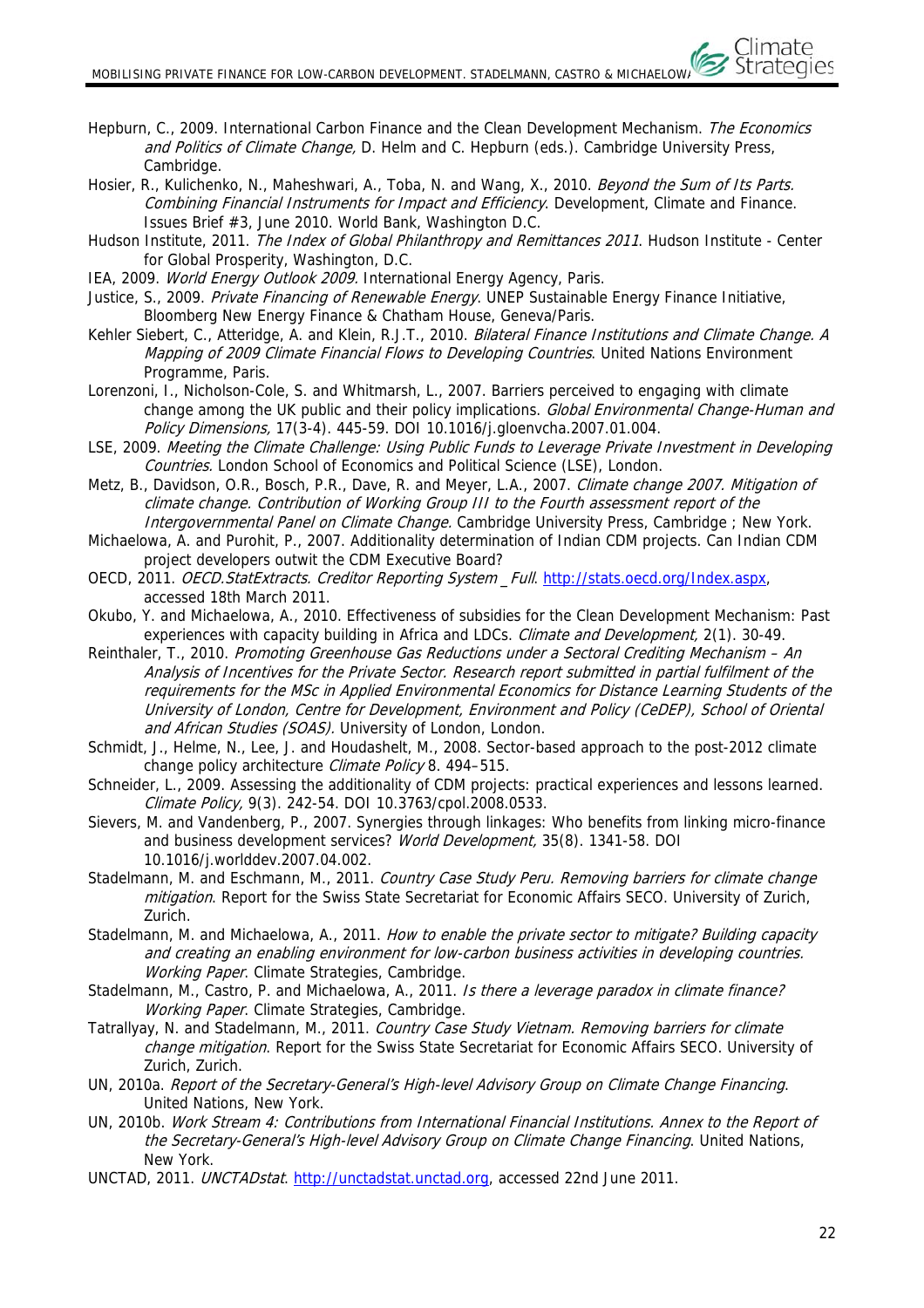- UNEP, 2009. Catalysing low-carbon growth in developing economies. Public Finance Mechanisms to scale up private sector investment in climate solutions. United Nations Environment Programme, Nairobi.
- UNEP, 2010. An exploration of options and functions of climate technology centres and networks. United Nations Environment Programme, Nairobi.
- UNFCCC, 1992. United Nations Framework Convention on Climate Change. United Nations Framework Convention on Climate Change, Bonn.
- UNFCCC, 1997. Kyoto Protocol. United Nations Framework Convention on Climate Change, Bonn.
- UNFCCC, 2001. The Marrakesh Accords & the Marrakesh Declaration. Draft version. United Nations Framework Convention on Climate Change, Bonn.
- UNFCCC, 2008. Decision 1/CP.13. Bali Action Plan. Report of the Conference of the Parties on its thirteenth session, held in Bali from 3 to 15 December 2007. Addendum. Part Two: Action taken by the Conference of the Parties at its thirteenth session. United Nations Framework Convention on Climate Change, Bonn.
- UNFCCC, 2009. Copenhagen Accord. Advance unedited version. United Nations Framework Convention on Climate Change, Bonn.
- UNFCCC, 2010a. Strategy Paper for the Long-Term Perspective Beyond 2012, Including Sectoral Approaches, to Facilitate the Development, Deployment, Diffusion and Transfer of Technologies under the Convention. Prepared for the Thirtieth Session, Subsidiary Body for Scientific and Technological Advice by the Expert Group on Technology Transfer. United Nations Framework Convention on Climate Change, Bonn.
- UNFCCC, 2010b. The Cancun Agreements: Outcome of the work of the Ad Hoc Working Group on Long-term Cooperative Action under the Convention. Decision 1/CP.16. FCCC/CP/2010/7/Add.1, United Nations Framework Convention on Climate Change, Bonn.
- UNFCCC, 2011. Non-Annex I national communications. http://unfccc.int/national\_reports/nonannex\_i\_natcom/items/2979.php, accessed 11th April 2011.
- UNFCCC, 2011. Annex I National Communications. http://unfccc.int/national\_reports/annex\_i\_natcom/submitted\_natcom/items/4903.php, accessed 1st April 2011.
- URC, 2011. 1st January 2011. CDM Pipeline. <http://cdmpipeline.org/publications/CDMpipeline.xls>.
- Wagner, G., Keohane, N., Petsonk, A. and Wang, J., 2009. Docking into a global carbon market: Clean Investment Budgets to finance low-carbon economic development. The Economics and Politics of Climate Change, D. Helm and C. Hepburn (eds.). Cambridge University Press, Cambridge.
- Wara, M., 2007. Is the global carbon market working? Nature, 445(7128). 595-96.
- Wara, M., 2008. Measuring the Clean Development Mechanism's performance and potential. Ucla Law Review, 55(6). 1759-803.
- Ward, M., 2010. Engaging Private Sector Capital at Scale in Financing Low-Carbon Infrastructure in Developing Countries. Draft Report June 2010, Private Sector Investment Project. ADB, GtripleC, United Nations Foundation.
- Ward, M., Streck, C., Winkler, H., Jung, M., Hagemann, M., Höhne, N. and O'Sullivan, R., 2008. The role of sector no-lose targets in scaling up finance for climate change mitigation activities in developing countries. Department for Environment, Food and Rural Affairs (DEFRA), London.
- Weitzman, M.L., 1974. Prices vs. Quantities. The Review of Economic Studies, 41(4). 477-91.
- Wordsworth, A. and Grubb, M., 2003. Quantifying the UK's incentives for low carbon investment. Climate Policy, 3(1). 77-88.
- World Bank, 2009. World Development Report 2010. Development and Climate Change. World Bank. Washington D.C.
- WorldBank, 2010. *Doing Business 2011. Making a difference for entrepreneurs*. World Bank, Washington D.C.